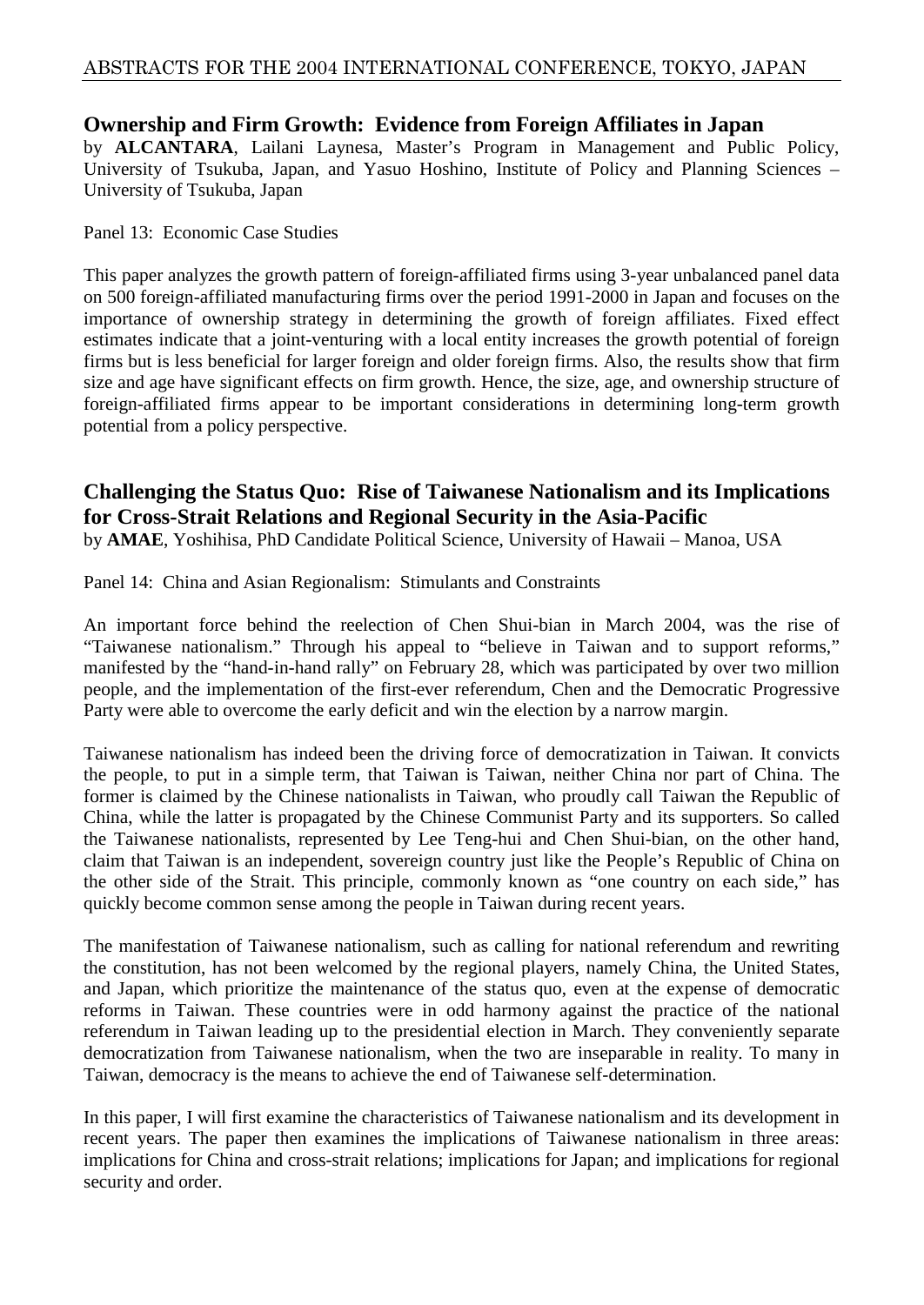The paper argues that, through democratization, Taiwan has become a legitimate challenger to the status quo. While a new policy adjustment is required by the regional powers, the sheer irony is that the weakest player in the region seems to hold the casting vote of regional security and order.

**Videoconferencing as a Tool in Intercultural Education: Problems and Prospects** by **ANDERSON**, Fred E., School of Library & Information Sciences - University of Tsukuba, Japan

Panel 9: Education and Technology

While videoconferencing is not new as a medium for international conferences or distance education, its use as a tool in ordinary classroom teaching (non-distance education), where communication is two-way, remains relatively unexplored.

In this paper the presenter will discuss his ongoing attempts—first failed, later successful—to introduce the videoconference as a tool in intercultural education in Japan. More specifically, he will describe an experiment coordinating a classroom videoconference between an "intercultural communication seminar" at a Japanese university, and a group of Japanese language/culture learners at a university in Sweden. Problems—including time-zone considerations, administrative budgets, and equipment compatibility—will be overviewed. Although the obstacles for many educators may overshadow the positives, the presenter sees videoconferencing as a valuable future supplement to classroom teaching. It has the potential to help students confirm or refute their hypotheses about a foreign culture, while also testing their foreign language and intercultural skills, in a more natural environment than that of the typical classroom. While the presenter's work deals with Japan and one western nation, Sweden (a country about which Japanese students have more stereotypes than knowledge), a similar format should be available for promoting intercultural education among students across Asia-Pacific cultures.

# **Globalization of Higher Education: Issues and Opportunities**

by **AOKI**, Kumiko, Associate Professor, National Institute of Multimedia Education, Japan

Panel 9: Education and Technology

As the world is becoming interdependent, each country seems to have recognized the need to educate its youth to be able to serve in the global environment. Globalization/internationalization is a buzzword in the education industry and many colleges and universities have started programs which focus on educating young people to be "international" or "global" citizens. The Internet is also helping globalize education as Internet national borders do not exist and geographical distance is rarely noticed. The Internet as teaching and learning tools facilitates globalization of education. The proposed paper will discuss "internationalization" of universities and "globalization" of higher education. It attempts to do so by first presenting various models of "internationalization" of universities and by discussing issues surrounding such internationalization of universities. Then, it will propose opportunities for higher education of the future by presenting models of global virtual universities and discusses implications of such global virtual universities for existing higher educational institutions. Finally, the paper will discuss the possibilities of global virtual universities for Asia Pacific nations.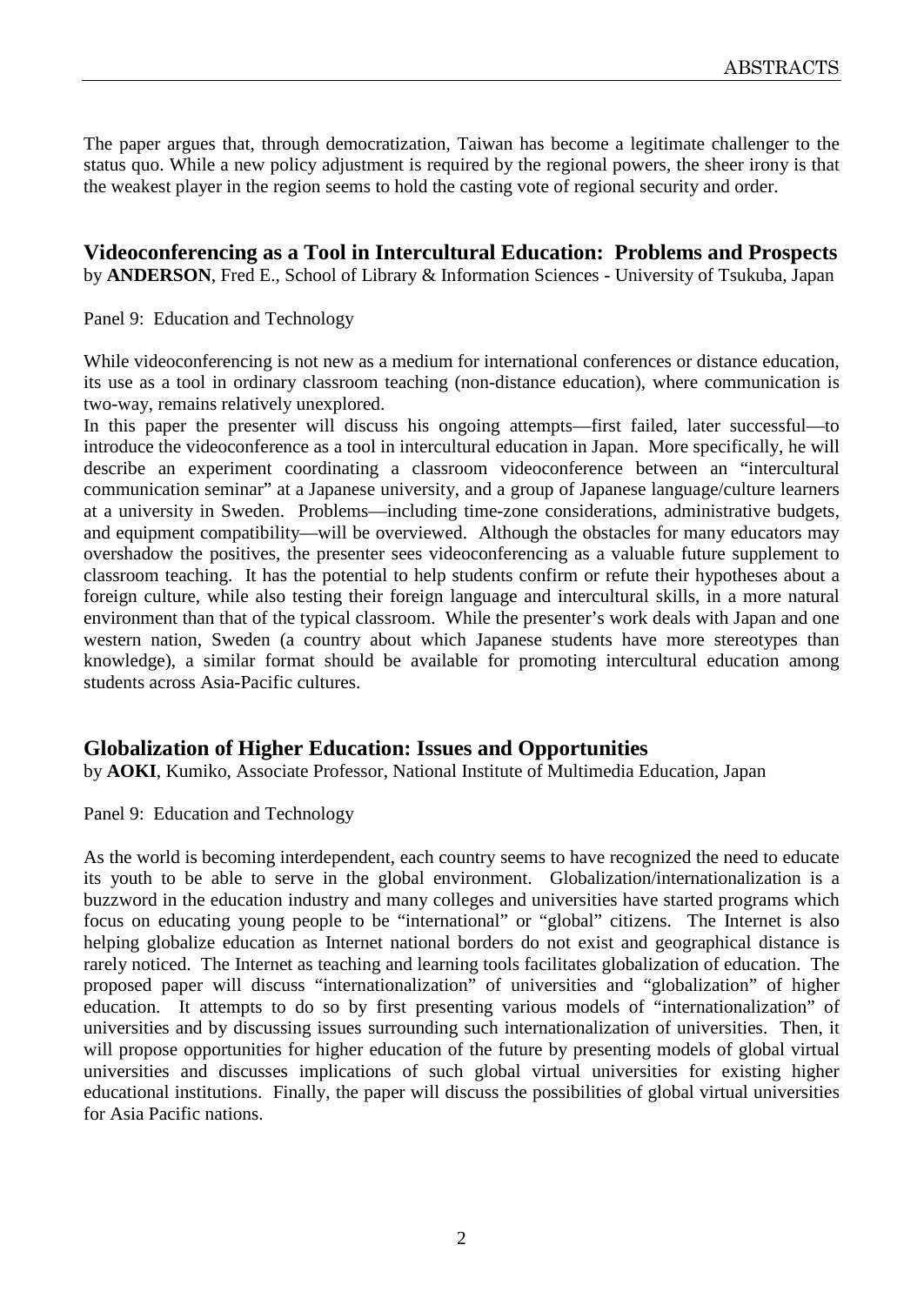# **Challenges of Overpopulation in Japan**

by **BECKER**, Carl, Professor of Comparative Thought, Human and Environmental Studies - Kyoto University Graduate School, Japan

Panel 4: Challenges of Aging Populations

This presentation looks at Japan's population, economy, and resource use with implications for global environment, economy, and elderly populations.

# **An Explanation-Based Conceptual Analysis of Japanese Emotion Episodes**

by **BRADSHAW**, Richard, Department of International Relations - Meiji Gakuin University, Japan

Panel 25: Expressive Culture and Aesthetics

Following the explanation-based approach to the analysis of conceptual structure (Medin, 1988, 1989; Wattenmaker, Nakamura, and Medin, 1988; Medin and Ortony, 1989; Keil, 1989; Malt, 1990), a twelve question open-ended questionnaire was administered to Japanese respondents to elicit information about the various stages in 22 different emotion episodes. Subsequently, a set of prototype surveys using answers from the open-ended surveys confirmed the validity of individual responses. The resulting data gave insights into 1) the causal and functional knowledge embedded in Japanese emotion concepts; 2) the causal/functional relationship between emotion concepts; and 3) the socio-cultural environment in which the emotions are experienced, which tended to support the assumption that culture provides a theory or an explanation that provides conceptual coherence to emotion concepts. These insights were then used to create a set of "emotion scripts" (Izard, 1993; Russell, 1991a, b), which describe a typical course of emotional experience for each of 22 Japanese emotion episodes.

# **Community Colleges in Thailand**

by **BURIAN**, Chalintorn, Regional Director, Institute of International Education, Thailand

Panel 16: Community Colleges: Promoting Educational Access, Community and Workforce Development in Asia-Pacific

In their second year of operation, the 10 community colleges in Thailand have already had more students than earlier expected. But there are some people who are concerned about the quality of the curriculum and teaching/learning approaches. In her presentation, Dr. Chalintorn N. Burian will discuss the establishment of Thai community colleges, collaboration with their American counterparts, and the future of the community colleges in Thailand.

# **An Exciting Teaching Tool: Chinese Online Instruction**

by **CHEN**, Kuei-Lan, Professor, Curriculum Division – Defense Language Institute, USA and coauthor Professor Cecilia Barbudo

Panel 21: Education and Technology – Part 2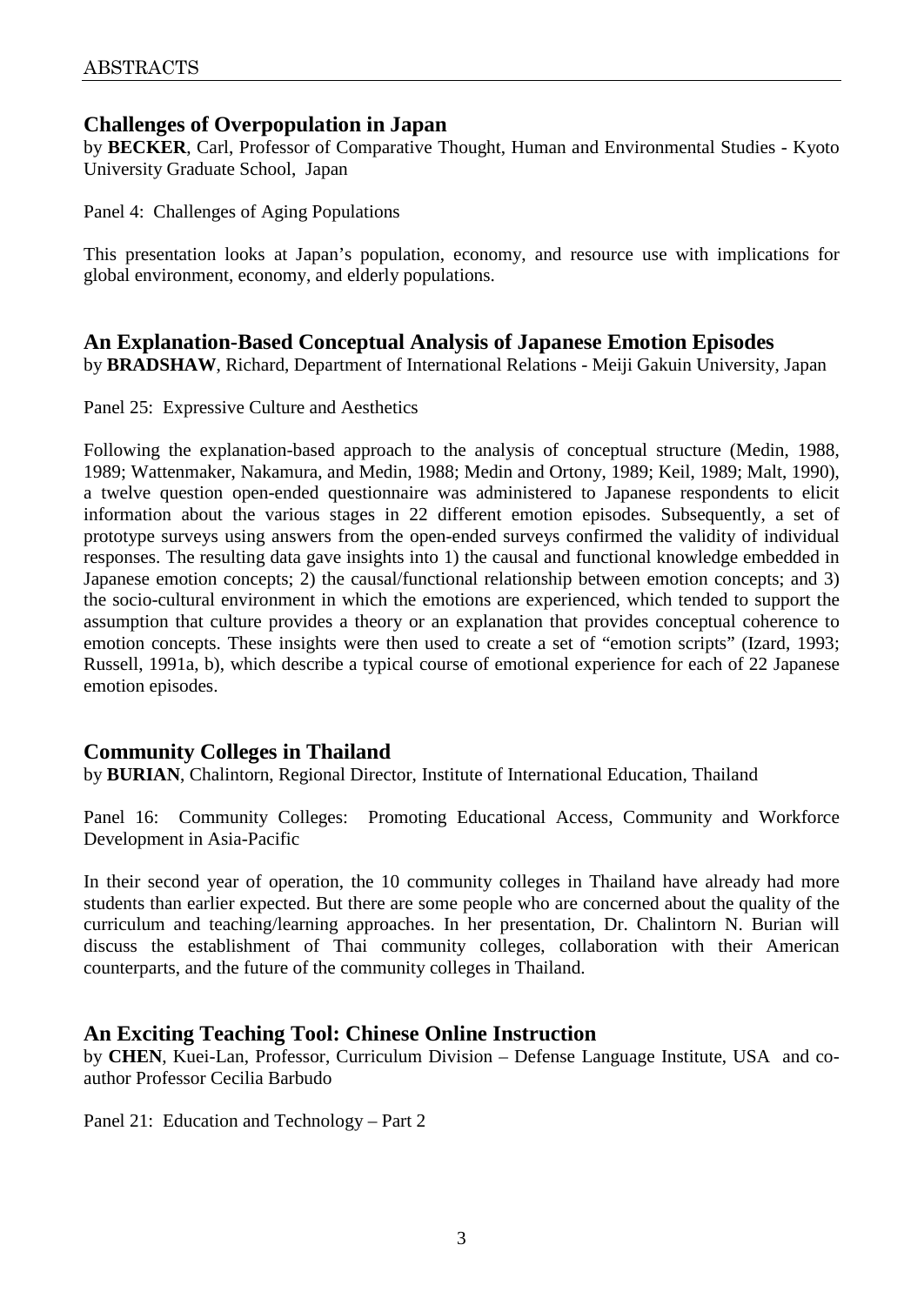This session will present Online Chinese language materials for 21st century learners. Focus will be on showing how interactive web-based language materials provide greater flexibility for learners and instructors to reach their goal in foreign language instruction. The presenters will give a general view of the content of the web site, and then will share several sample lessons. The lessons include language features, cultural aspects and step-by-step feedback for the learner. These materials are user-friendly and can be used by independent self-paced learners as well as by teachers in their classroom environments.

# **ASEAN + 3: Mapping East Asian Regionalism Between Realism, Liberalism and Constructivism**

by **CHEN**, Xin, Research Fellow, New Zealand Asia Institute at the University of Auckland, New Zealand

Panel 14: China and Asian Regionalism: Stimulants and Constraints

The end of the Cold War has seen a rapid shift of international politics from being characterised by ideological camps to featuring regional configurations. The surging East Asian regionalism is a telling example of the global trend. Through existing bilateral and emerging multilateral relationships the region has been assertive in pooling their efforts to find answers to social, political and economic issues arising from the globalisation process. Deeper regional integration has also been proclaimed in East Asia as an effective response to the aftermath of 9/11. Much hope has arisen particularly for the ASEAN+3 as an operative form of East Asian regionalism. Yet the Southeast and Northeast Asian integration process remains tentative in nature and has so far produced only moderate results. Resorting to realism, liberalism, or constructivism for conceptual support, many in policy and academic circles have attempted to explain major internal and external obstacles that have complicated and slowed down the integration process of the region. In their discussions, many seem ready to point fingers at the realist and liberalist approaches for being obsolete or irrelevant. Yet the power realities and economic interests of East Asia necessitate a broader conceptual framework incorporating all these three analytical approaches for a better understanding of the recent emergence of the concept of East Asia in the region.

# **'Sex workers' (SW) knowledge and behavior related to AIDS in China**

by **CHENG**, Yimin, Senior Researcher, Department of Epidemiology and Social Science, National Research Institute for Family Planning, China

#### Panel 19: Health Issues

Objectives: To find out SW's knowledge and behavior related to AIDS in China.

Methods: 315 SWs were recruited as the subjects in China on May 2001. We investigated them with anonymous self-administrated questionnaire.

Results: Among 315 SWs, minimal age was 15.99. Most of SWs (97.1%) came from either rural areas. 61.3% SWs were unmarried. 72.4% SWs have engaged in prostitute for less than three year. 85.4% SWs did not know what was AIDS. Only 4.4% SWs thought that they themselves were in high-risk for infection of AIDS. 68.9% SWs did not know what were STDs. Only 13.7% SWs considered that they themselves were susceptible for STDs. Although 91.7% SWs have ever used condom, only 6.6% SWs could use condom at every sexual intercourse before. 68.5% SWs reported that they could insist in using condom in less than 60% intercourses. 22.9% SWs reported that they had ever suffered from RTIs. The kinds of RTIs mainly included mycosis (42.2%), trichomoniasis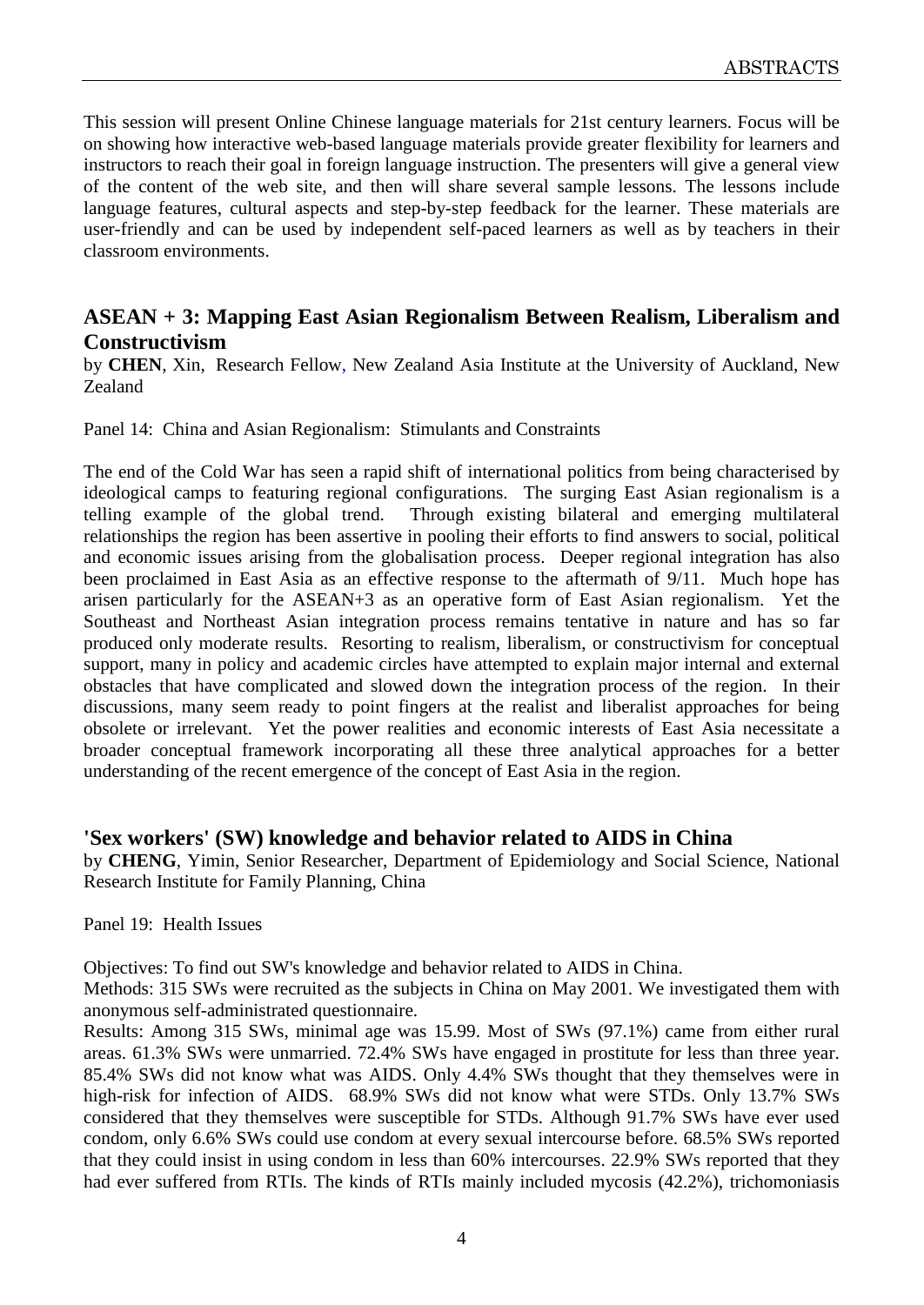(21.1%), and gonoplasma (15.6%). 50.5% SWs considered that they were able to persuade the clients to use male condom (MC).

Conclusion: SW's knowledge was extremely insufficient, did not persist in using condom and facing higher risk of AIDS.

#### **China's Negotiated Identity within ASEAN+3**

by **CHRISTOFFERSEN**, Gaye, Associate Professor, Naval Postgraduate School, USA

Panel 14: China and Asian Regionalism: Stimulants and Restraints

The ASEAN +3, an East Asian multilateral regime linking Southeast Asia to Northeast Asia, is an emerging regional organization acquiring multiple identities as it evolves. This paper will examine the identities that have been offered by China as it discusses and negotiates Chinese identity within this East Asian regime. Southeast Asian nations seek to influence Chinese identity formation and to modify Chinese foreign policy behavior through this regime. ASEAN attempts to encourage China to become an economic power and a responsible power through the "ASEAN Way" rather than becoming a major power engaged in major power politics with the US, Russia, and Japan. ASEAN's objective is to bind China to the region and prevent Southeast Asia from becoming a battleground in US-China relations. This paper will address the extent to which learning and socialization have occurred as a result of Chinese participation in ASEAN+3.

# **Do Environmental Regulations Affect Economic Growth? The Case of the Chinese Coal Industry**

by **CORTES**, Bienvenido S., Department of Economics, Finance & Banking - Pittsburg State University, KS, USA

#### Panel 10: Sustainable Development

The relationship between economic growth and the environment has been the subject of extensive literature, specifically the influence of rapid industrialization on the environment. Although the Chinese government has maintained that economic growth and development come first before environmental protection, recent developments in natural resource policy and market incentives have shown the government's commitment to a clean and safe environment. This study focuses on the impact of environmental policies on variations in income per capita among the (coal-producing) regions of China. It modifies the standard neoclassical growth model by including imperfect competition, fiscal variables, and external trade factors (e.g., foreign direct investment). Moreover, the study allows for the possible endogeneity of government regulations related to the coal industry. The growth model will be estimated using pooled time-series and cross-sectional data.

#### **Ancient Wisdom and Contemporary Problems**

by **DAS**, Ajit K., Professor Emeritus, University of Minnesota, MN, USA

Panel 24: Philosophy in Contemporary Times

Starting from somewhat different worldviews, the Buddha and Stoic philosophers came up with remarkably similar solutions to life's problems. Buddhism as a way of life, and Stoicism as a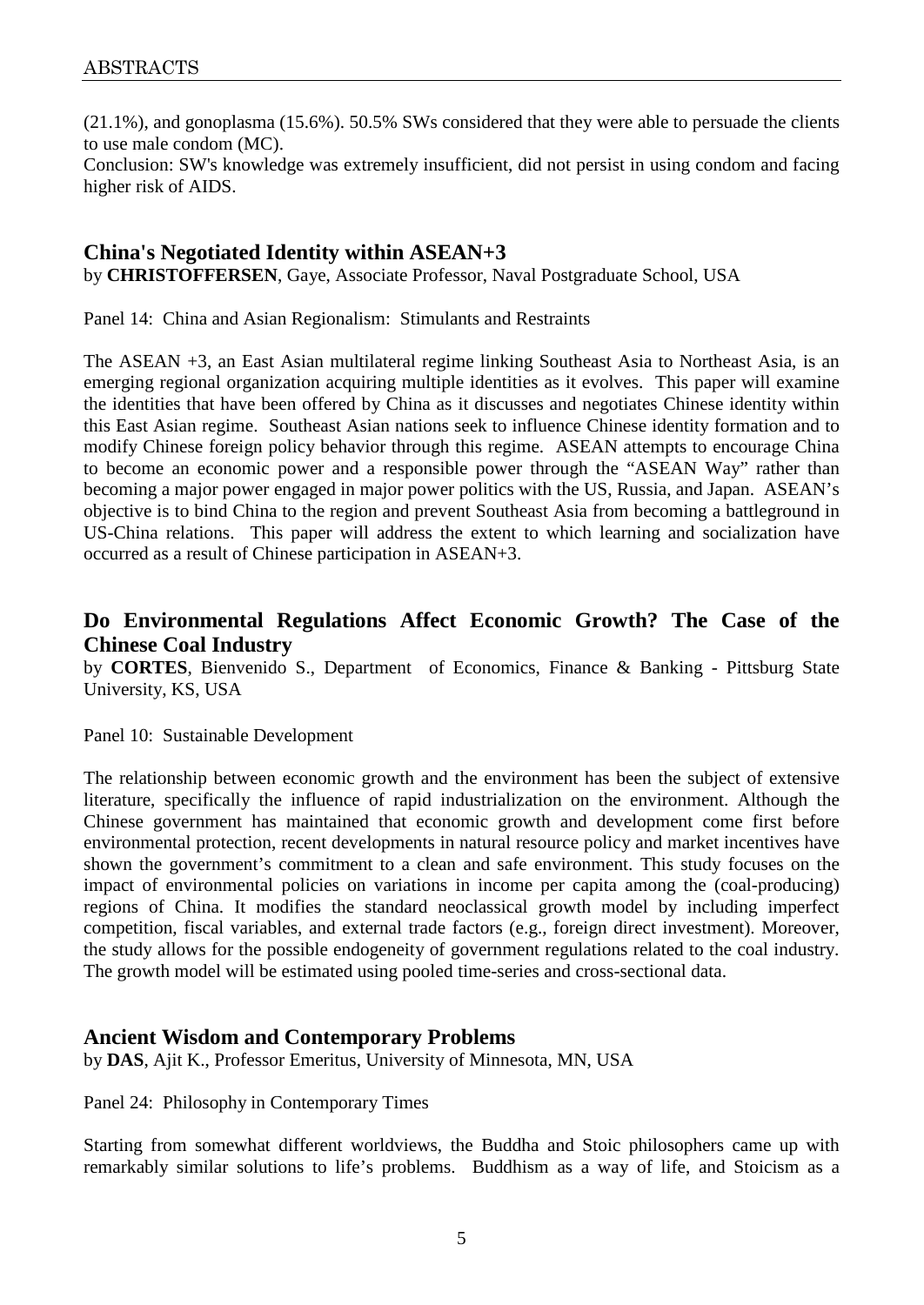philosophy, have had an enormous influence in the lives of countless people through the ages as a source of ethical ideals and in dealing with the pain and suffering that are an inevitable part of every life. The therapeutic value of these two systems of thought has received considerable attention from scholars and practitioners of mental health disciplines in recent years. This paper will explore the commonalities between Buddhist and Stoic ethics, and discuss their applications to the treatment of contemporary mental health problems, such as, anxiety, depression, addictions, and obsessive compulsive behaviors.

### **Support System for Older Persons in a Rural Community**

by **DOMA**, Crescencio Martires Jr., Faculty Researcher, Social Research Center - University of Santo Tomas, Philippines

Panel 4: Challenges of Aging Populations

The number of older persons continues to increase. In fact, it is estimated that the world's population is expected to reach 1.2 billion by year 2025. Furthermore, older populations are also noted to be increasing in developing countries like the Philippines.

#### **The Impact of Tourism Sector Growth on Income and Poverty in Vietnam**

by **EDMONDS**, Christopher, Fellow, Research Program, East-West Center, USA

Panel 3: Poverty Issues

This paper analyzes applied general equilibrium models and household-level survey data from Vietnam to consider the implications of tourism growth on the welfare of the poor during the 1990s. Applied models of the Vietnamese economy highlight the linkages between the tourism sector and other sectors of the economy and the general equilibrium effects of tourism sector growth. The characteristics of households that have benefited from the sector's growth (e.g., through employment opportunities created, tourist enterprise income, etc.), and their economic performance vis-à-vis households deriving income from non-tourism sectors is examined at a micro-level through econometric analysis of various years of data from the Vietnam Living Standard Survey. The paper concludes with recommendations for ways of making tourism development more beneficial to the poor. This paper emerges from a broader East-West Center research project that is examining the economics of tourism in Asia and the Pacific.

# **New Logical Constructs to Better Represent Our Evidential Knowledge**

by **FAUST**, Don, Department of Mathematics and Computer Science, Northern Michigan University, MI, USA

Panel 2: Issues in Education

Human knowledge is commonly evidential rather than absolute. Yet human discourse is commonly carried out in terms of absolutes. This misfit, between our knowledge and the language we use to represent it, contributes too much misunderstanding, much polarization, and far too many cases of failure to find 'common ground' upon which progress can be based. Arguing for the replacement of the absolutist framework Classical Logic, the basis or our logical foundation for human discourse for over 2000 years, with evidential knowledge representation frameworks such as Evidence Logic, we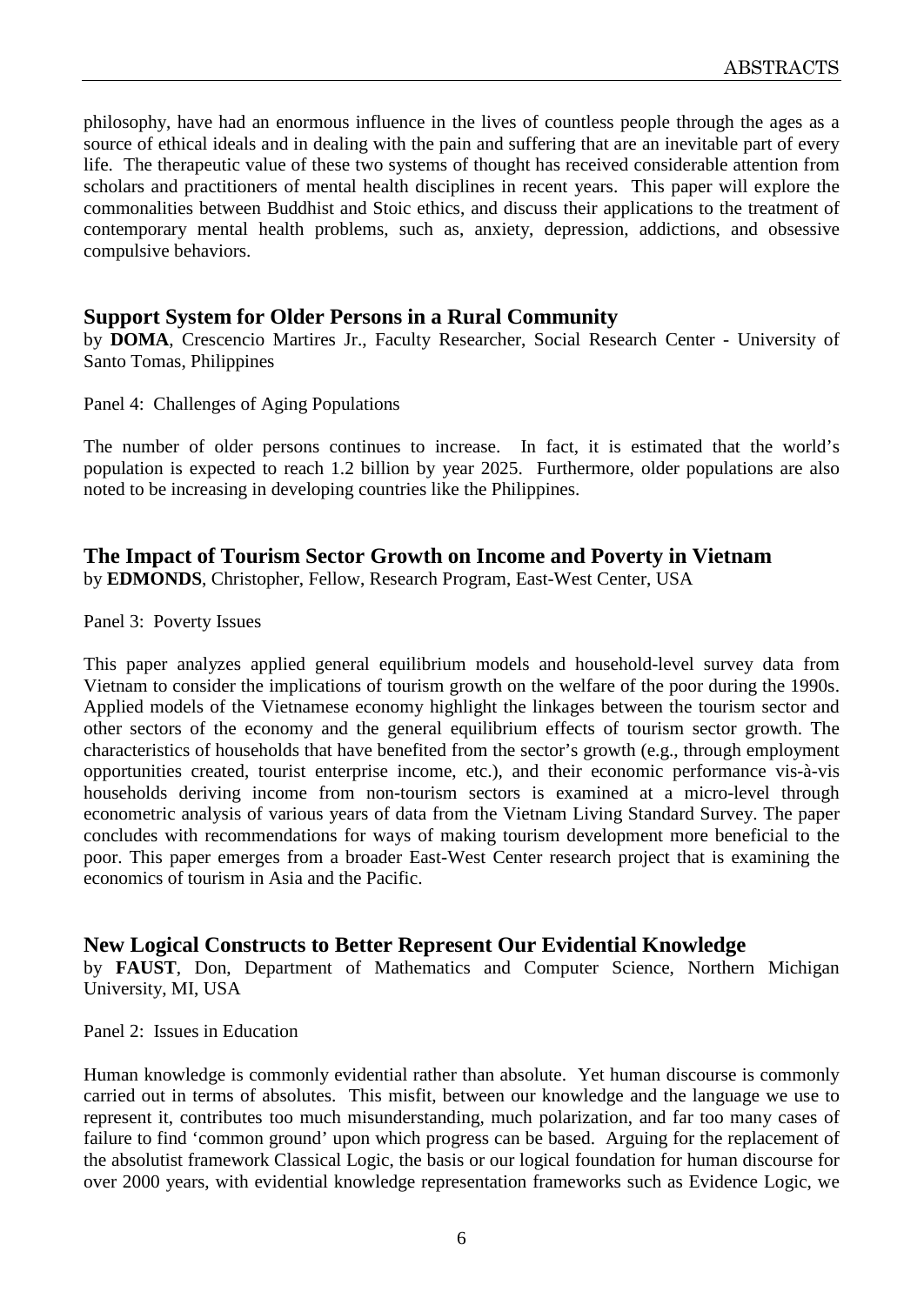will seek to broaden appreciation for this foundational improvement in the quality of human discourse, leading to more efficaciously designed and implemented preferred futures. First, we will discuss the uncertainty of most human knowledge. Second, with this uncertainty in mind we will clarify how Evidence Logic provides an improved usage of evidential constructs in our human discourse that may help in furthering our efforts in the global community. Finally, examples in the areas of conflict resolution and global equity will be explored.

# **Salaam Manoa, Aloha Mindanao: Creating a Student-Centered, Real Time Virtual Classroom**

by **FININ**, Gerard, Fellow, Pacific Islands Development Program, East-West Center, USA

Panel 21: Education and Technology

Critiques of area studies pedagogy have raised challenging issues on many fronts. A disappointing feature of these critiques is that they have generally provided little practical guidance for innovative ways to alter traditional approaches. "Identity, Self-determination, and Conflict in the Asia Pacific Region: Mindanao and Hawai'i was offered as an experimental course intended to address some of the weaknesses associated with traditional area studies courses. The seminar combined the best of classroom-based instruction with new learning opportunities. By taking area studies to the actual area of study using Internet technology, the seminar was able to integrate dynamic classroom interaction with activities that invigorated and reoriented students' learning experience.

### **Current Issues in Judicial Independence in the United States**

by **FOSTER**, Lawrence C., Professor, Former Dean, William Richardson School of Law, University of Hawaii, USA

#### Panel 8: Single Country Political Issues

Politicians, the media, and the public both in the United States and around the world frequently use the terms "judicial independence" and "rule of law" these days. As with many politically charged terms in vogue, these terms are seldom defined, much less analyzed, by their users. This paper will first discuss those aspects of judicial independence that are currently in the news in the United States (such as Judicial selection, legislative attempts to limit judicial discretion and power, and the concept of judicial activism) and then examine the underlying causes of threats to judicial independence in the United States.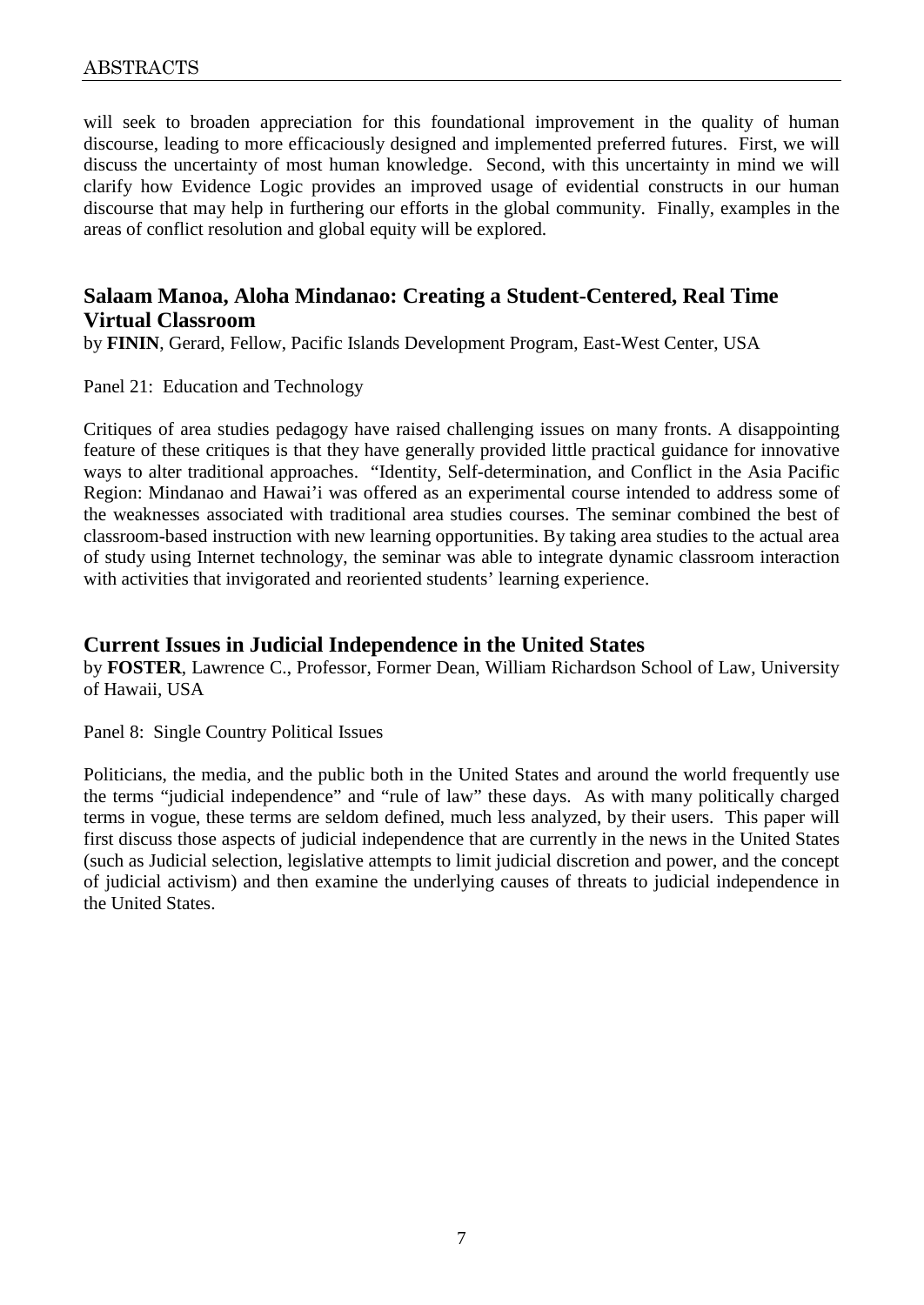# **Corporate Governance in the United States**

by **FOSTER**, Lawrence C., Professor, Former Dean, William Richardson School of Law, University of Hawaii, USA

Panel 20: Economic Issues 2

Part of the legacy of the corporate scandals at Enron, WorldCom, and a handful of other major U.S. corporations in 2001 is the intrusion of the federal government into what had been the provenance of state law, corporate governance. This paper will first discuss the history of corporate governance in the United States and then look at how the corporate governance provisions of the new federal law (the Sarbanes-Oxley Act of 2002) fit into this history. Finally, the paper will conclude with a discussion of the constitutionality of the new federal law.

# **Operationalizing Poverty Reduction Strategy: Review of experience in multilateral development banks and some lessons learned**

by **FUJIMARA**, Manabu, Economics Department, Aoyama Gakuin University, Japan

Panel 3: Poverty Issues

This paper reviews the experience of operationalizing poverty reduction strategy at multilateral development banks (MDBs). Major findings from the review include: (i) MDBs' efforts of shifting their operational portfolio in favor of poverty targeted over non-targeted projects have not demonstrated desirable performance as well as the shift was adopted without adequate scrutiny regarding the MDBs' comparative advantage of instruments at their disposal, (ii) the rhetoric of MDBs (and perhaps also of other aid agencies) may have run ahead of the operational capability of ex-ante and ex-post poverty impact evaluation, and (iii) operational ambiguity over absolute and relative poverty runs deep.

Key lessons learned include: (i) a geater emphasis needs to be given on the sector-level poverty analysis; and (ii) in the design of projects and programs, a flexible approach in defining poverty measures should be adopted and greater emphasis should be placed on understanding the mechanisms or channels through which a project will benefit the poor.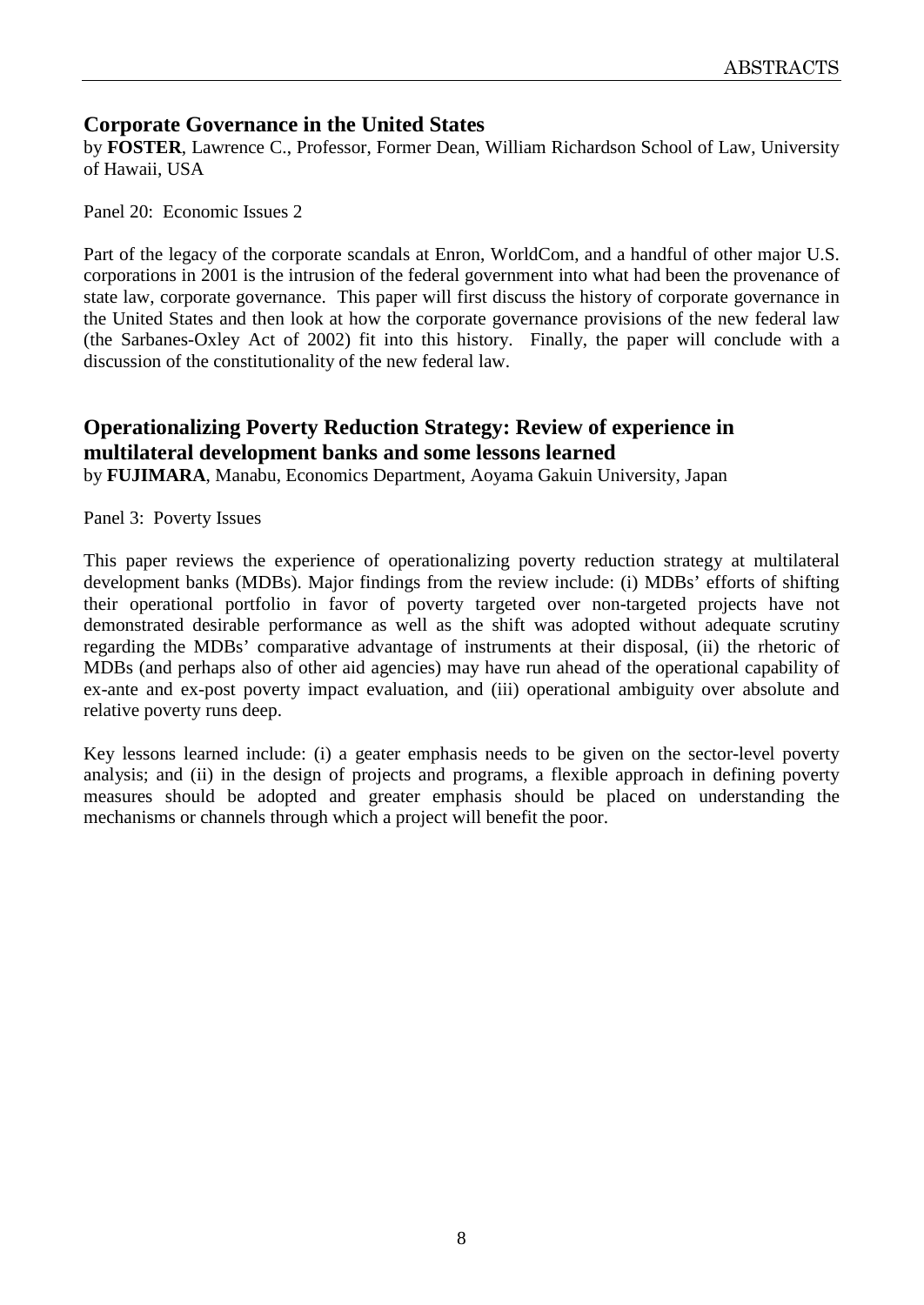# **Pathways Out of Rural Poverty: Explaining socio-economic class mobility in the rural Philippines**

by **FUWA**, Nobuhiko, Agricultural Economics, Chiba University, Japan

#### Panel 3: Poverty Issues

Exploiting unique household panel data covering a thirty-year period, this paper attempts to explain patterns of poverty exits and of middle class stability in a Philippines village. Macroeconomic growth was the key factor explaining poverty-exit probabilities until the early 1980s. After the 1980s, poverty exit-paths through 'agricultural ladder' narrowed, schooling and growth became equally crucial factors due to the increased returns to schooling, and labor endowments also became important for the lower, but not upper, social strata (providing an economic incentive to have more children for the poor). We find no evidence of state dependence in the poverty spells.

# **Education for the Future: Teaching Creativity and Problem-solving Skills to Students through the Project Approach**

by **GUNNARSON**, John, Consultant, Early Childhood Education, USA

Panel 2: Issues in Education

As the  $21<sup>st</sup>$  century creates new paradigms and presents new problems for society to respond to, education in the U.S. and Asia is beginning to shift. Instead of memorizing facts and formulas, students must learn divergent thinking and problem-solving skills. This presentation will outline an educational approach that enables students in elementary schools and preschools to learn higher level thinking skills through direct research on a topic in their environment. Responding to recent brain research, the Project Approach is being implemented in schools throughout Asia, Europe, and the United States. This presentation will provide specifics on the implementation of Project Approach with diverse populations of students.

# **The Hui: China's Strategic Ethnic Minority**

by **HANSON**, Eric G., MA Candidate Asian Studies, University of Hawaii – Manoa, USA

Panel 15: Minority Issues

This paper is targeted at exploring entrepreneurship and social networks in China, particularly amongst the Hui national ethnic minority. Its purpose is to investigate the nature of relationships, or "*guanxi*" in China while focusing on the Hui, an increasingly important ethnic group in China. The Han majority has saddled the Hui minority with 'entrepreneurial ability' as their main national characteristic. While this generalization may serve to marginalize and objectify the Hui, it may also be a generalization worth investigating to better understand contemporary China. Until recently, for China, market success has traditionally not been considered a favorable trait as merchants have held low social status in the Confucian tradition. However, the Hui have challenged this view by regarding market success as an opportunity for ethnic and religious advancement. Because of this, the Hui, using their strong social networks to become successful entreprenuers have had an impact and influence on Chinese capitalism. This suggests that ethnic minorities have an important role in China's development, both promoting social change and spurring reform in economic life. *Guanxi* and entrepreneurship continually characterize the development of China's transition to a market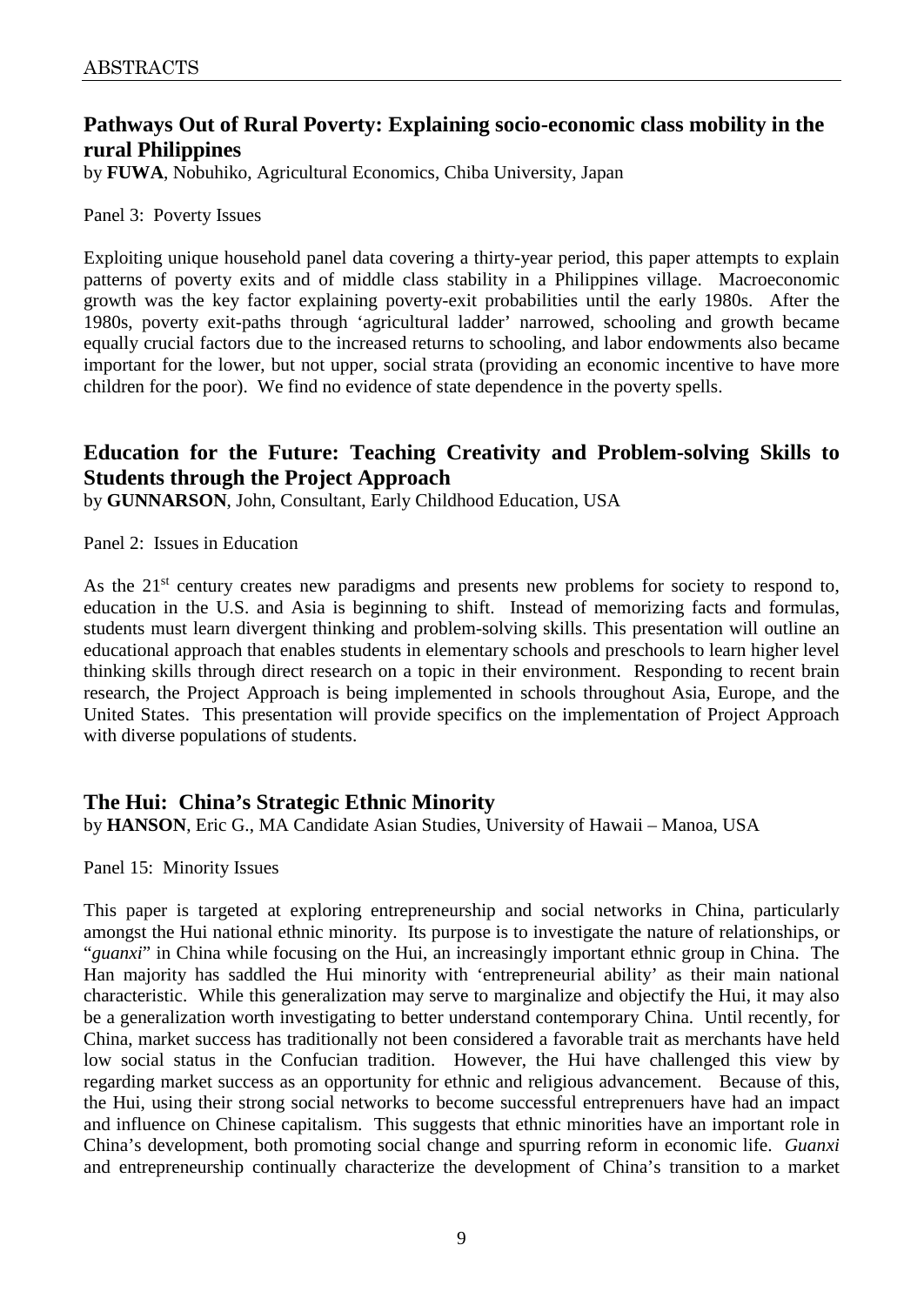economy and are dictating the impact of China's global presence. Because of the important role entrepreneurs hold in China's transition period, along with the persistence of particularistic ties, or *guanxi*, I will argue that ethnic minorities and the entrepreneurs within this group, such as the Hui are crucial to China's continued economic and political success.

### **Japan and the Regional Conflicts in the Asia-Pacific**

by **HARA**, Kimie, Associate Professor, University of Calgary, Canada

#### Panel 7: Regional Security

The post-war Asia-Pacific witnessed many conflicts involving major regional players. These include the divided Korean Peninsula, the Cross-Taiwan Strait Problem, and the sovereignty disputes over the Southern Kuriles/"Northern Territories", Tokdo/Takeshima, Diaoyu/Senkaku and Spratly/Nansha islands. These, together with others, such as the Okinawa problem in relation to US presence in the region, are all significant issues continuing to affect security in the Asia-Pacific. Although these problems tend to be treated separately, they all share an important common foundation in the postwar disposition of Japan, particularly the San Francisco Peace Treaty. Paying attention to their historical linkages, this paper will examine how these regional problems were left unresolved against the background of the Cold War. It argues that they were created multilaterally with third parties' involvement, but left to the countries directly involved in disputes. Just as in their origin, multilateralism may be a key to the solution of these problems.

#### **Cross-Cultural Support for Sojourns in Japan by Telephone Counseling**

by **HASEGAWA**, Koichi, Director of Training Affairs, Inochi-No-Denwa, Yokohama, Japan

#### Panel 23: Health Issues 2

There are many people who are living and working in Japan. Some of them unfortunately face difficulties and crises without anybody with whom to ask for help and advice because of their language and cultural differences. The Department of LAL (Linea de Apoyo al Latino or Linha de Apoio ao Latino) in Inochi-No-Denwa (Life Telephone in Japan) at Yokohama opened a Latin hot line in 1993. Since then 8435 calls have been accepted through 2002. 4508 calls have been in Portuguese and 4227 calls have been in Spanish. The callers' nationalities are many, i.e. Brazilian, Peruvian, Bolivian, Argentinean, Colombian, Spanish, and so on. The main complaints are 'economical, social, and law problems', 'daily lives', 'mental health', 'human relations', and so on. The telephone workers are volunteers trained for a one-year program. Half of the telephone workers are native speakers and the remaining are Japanese who have Latin speaking experiences abroad that lasted more than five years. This project is quite unique and valuable for international and crosscultural support and mutual understanding.

#### **Changing Value of Lifetime Employment for the Company**

by **HASSAN**, Hamid, Doctoral Candidate, Graduate School of Systems and Information Engineering, Inst. of Policy and Planning Sciences – University of Tsukuba, Japan and Yasuo Hoshino, Professor, Graduate School of Systems and Information Engineering, Inst. of Policy and Planning Sciences – University of Tsukuba, Japan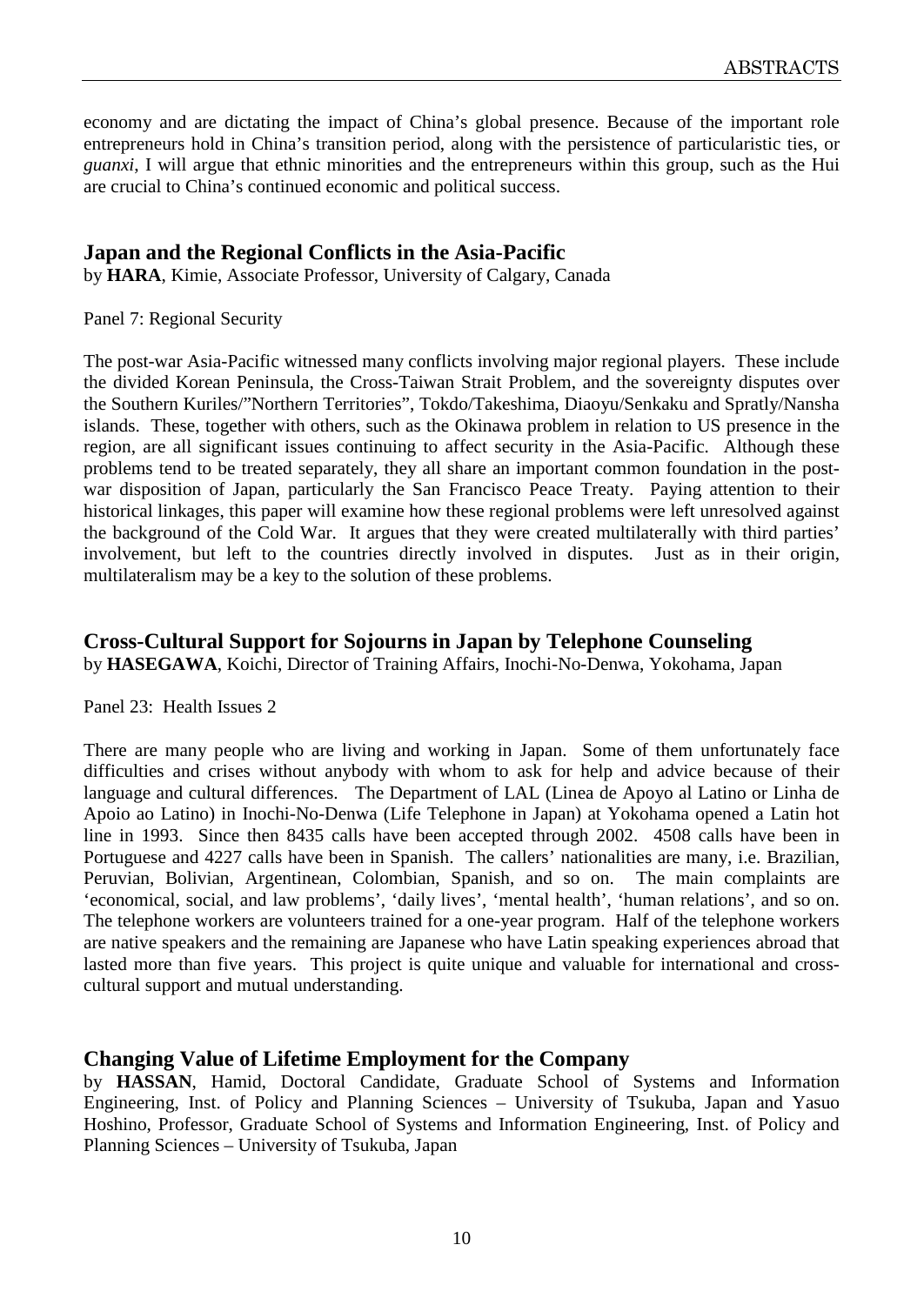#### Panel 13: Economic Case Studies

Japan has a long history of distinctive practices of lifetime employment and seniority based pay and promotion system. Since the early 1990s, however, the Japanese demographic and economic features started changing; the traditional system created a disparity with these changes and unpredictably, started working negatively. The proportion of employees having longer employment tenure increased in the companies and turned out to be a burden for the profitability, not only in the form of extra wage payments but also due to a jam effect created by the large number of equally senior employees waiting for a few promotion positions. In the first stage, we analyzed different internal and external factors that contribute to change the average employment tenure of employees in a company. In the second stage, we examined the effect of increase in the level of average employment tenure on the profitability of a company. An analyses of a sample of 158 companies in the Electronics Industry in Japan, confirmed that traditional factors as well as long presence of lifetime employment system with the coincident of changes in the business and general environment after the burst of bubble economy, caused an increase in the level of average employment tenure of employees. This byproduct of disparity between lifetime employment and environment put a negative effect on the profitability of a company. There is a need to modify the traditional system to avoid such unpleasant surprises in future.

# **Human Resource Development by Asian Affiliates of Japanese MNEs: Stepwise Hybrid Hypothesis Based on "○ & □ - Model"**

by **HAYASHI**, Takashi, Nanzan University, Japan

#### Panel 13: Economic Case Studies

Focusing on the localization problem of human resources, this study examines the ongoing process of human resource development by Asian affiliates of Japanese multi- national enterprises (MNEs). According to interview results in 1998 and 2002, Japanese MNEs are likely to face the misalliance between "J-system" vs. "local conditions", which can be illustrated as "o-model" vs. "□-model". Jsystem of skill development is characterized by " $\circ$ -model", where (1) "gray (overlapping) areas" are observed in task assignment, and (2) active commitments to "gray areas" by "lower rank members" are expected. On the other hand, local conditions of skill development are characterized by "□ model", where (1) "gray areas" are minimized by clearer a definition of task assignment, and (2) possible "gray (left behind) areas" are assigned to "upper rank members". In interview cases, "Stepwise Hybrid attempts" were observed in order to manage the above-mentioned misalliance, i.e., (1) 1st step modification: □-model adjustment (e.g., production line is divided into standardized modules), (2) 2nd step & dynamic modification: ○-skill development (e.g., inter-section projects are frequently implemented to promote flexible commitment to "gray areas"). Then, in successful cases, "management capability of flexible collaboration" has been improved, and the localization in human resources has progressed steadily.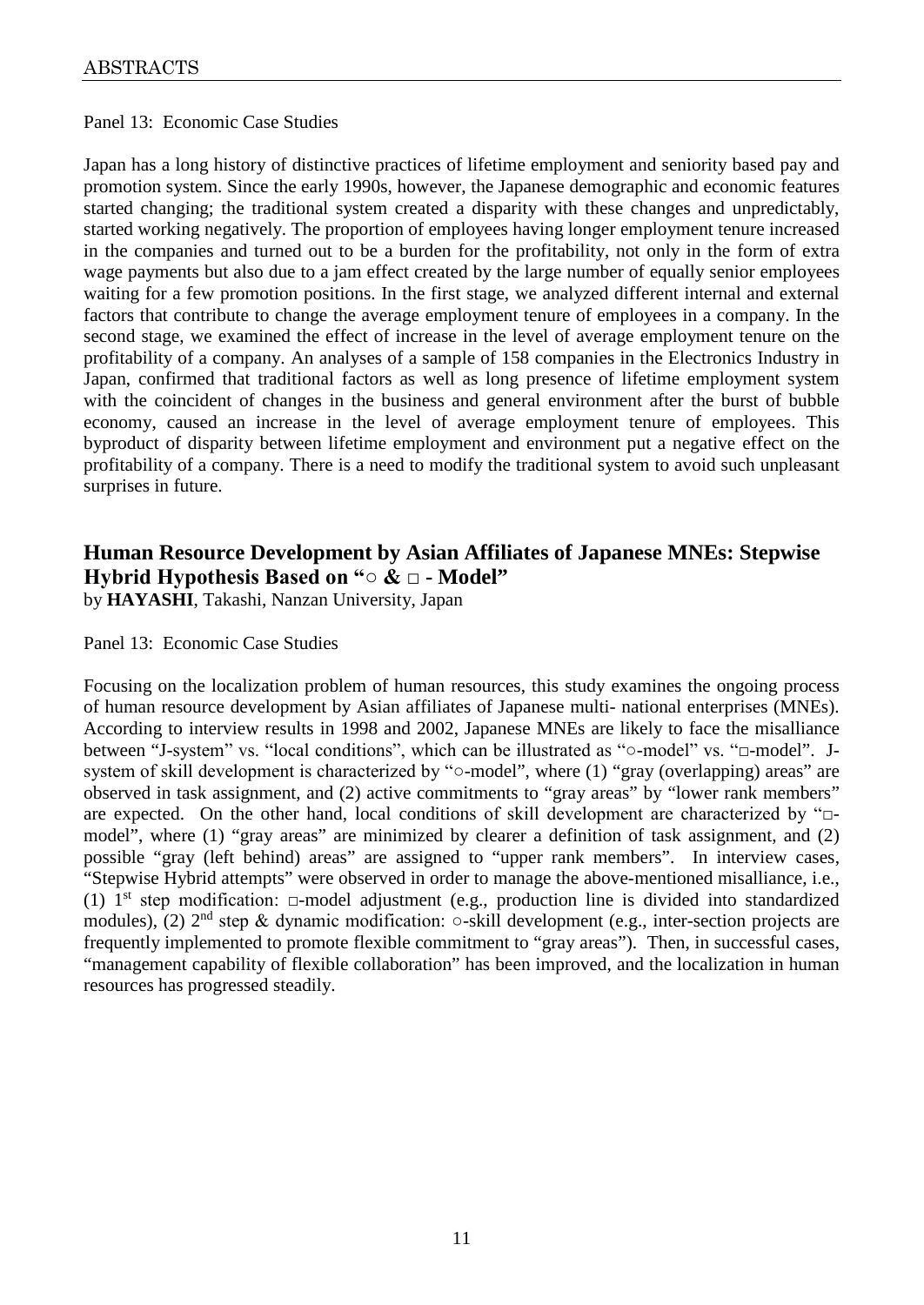# **Home Town Lost in the Global Village—An Educator's Viewpoint**

by **HO**, Hsiu-hwang, Hong Kong

Panel 2: Issues in Education

Globalization brings about the diminishing of our Home Town. Our identity becomes indifferent. The respect for traditional values becomes apologetic and contingent upon the saleability in the global market. Our emotion is no longer attached to our native place, the Home Town. Our education becomes endangered, in particular our formal educational system which has been supposed to cultivate holistic persons for our community. Our higher education in particular becomes one-sided and technically-oriented. We produce highly respectable technological men and women, and make them saleable and re-saleable in the global consumer market. But what remains for our community? Our formal educational system faces the greatest challenge. And what is most alarming is the fact that the higher the educational institute resides on the ladder of the formal educational hierarchy, the less community duties they can ably perform and successfully serve. Our universities are sick culturally. They do not know the raison d'être. Our university will continue to submit to the Free Fall of global consumerism. It is time for us to shift our attention to lower education, high school in particular. Properly educated high school students are the hope for our future in the process of regaining our Home Town.

# **Some Facets on Poverty Reduction in the North of Vietnam**

by **HOANG**, Hoe, Professor, Vietnam

Panel 3: Poverty Issues

Three-fourths of North Vietnam's surface is uplands and plays an important role for sustainable development of the country. This is the poorest region of Vietnam.

1. This mountainous area mainly is slop land and watershed of many long rivers. Much of the natural forest has been destroyed by shifting cultivation. Currently, the forest covers only 30%. The Government has an Action plan for regreening and rehabilitating the forest in this region, watershed management, and sustainable development of water resources of hydropower plant systems. There are hopes that in 15 years the forest will recover up to 70% of total land surface. The Government is having difficulties with its budget shortage for helping local people who are active in forest protection and forest replanting.

2. The selection of trees for planting should be the long-term timber tree species and multi-purpose tree species, with emphasis on selecting indigenous tree species. Selection of agricultural tree crop species adequate for this region should be crops and commodities easy to transport and have high value and competition capacity. The most important land-use system in this region is Agro-forestry, which enforces the system of small farms integrated with small industries in rural areas and develops market systems with road systems and infrastructure in the mountainous areas.

3. Protect and "backward" to local knowledge and traditional culture. Research and extension work should be adequate to conditions of uplands. Prevent the bad-consequences of tourism activities to the culture of minority ethnic groups.

4. How do we continue sustainable development of successful models of Poverty reduction in the uplands? Improve the Upland Education system and Vocation Training.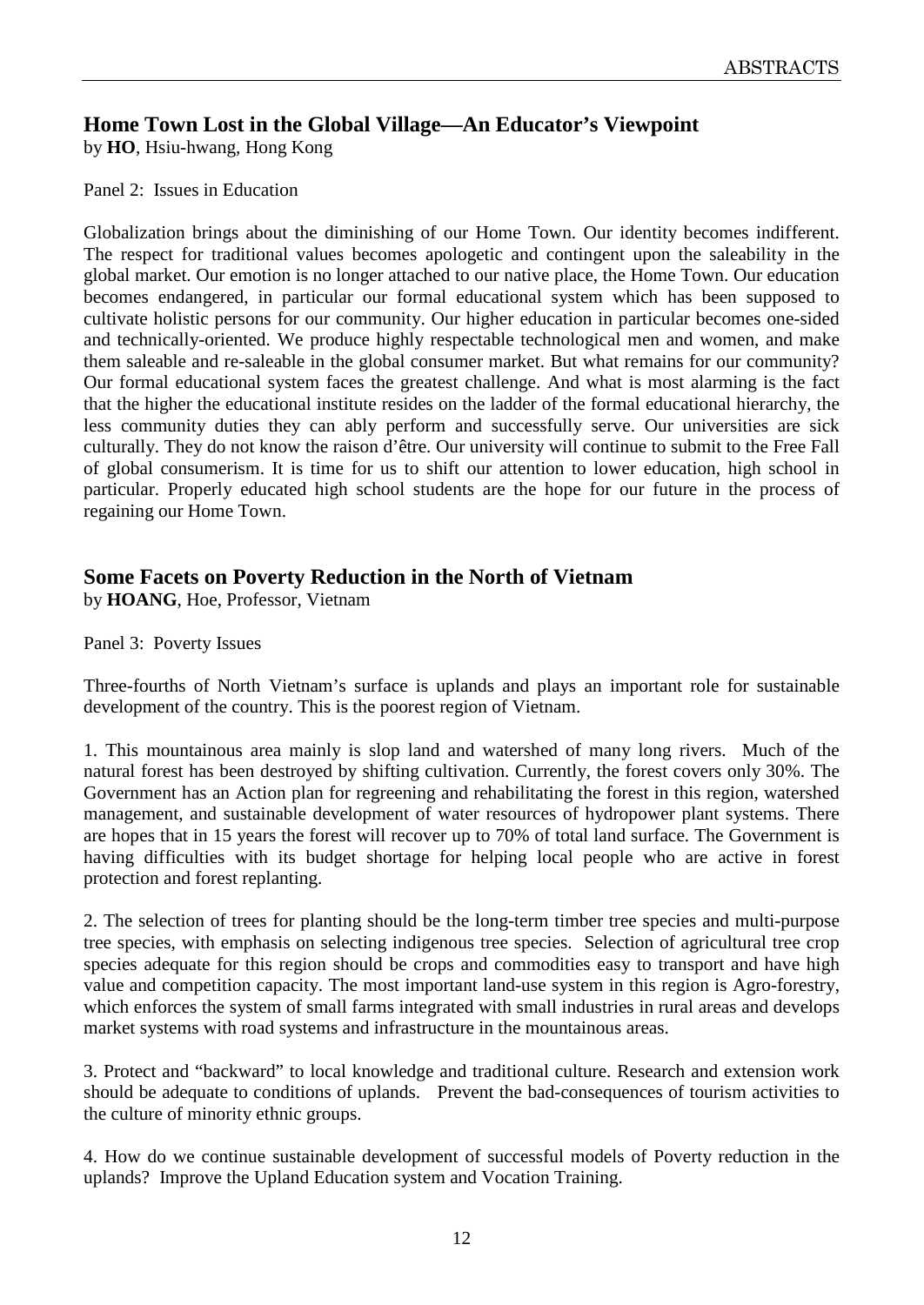# **Music is Sound, Sound is Time, Time is Money: Efficiency and Economy in Transmission of Aural Culture**

by **HOFFMAN**, Timothy M., Professor, Department of Musicology - Musashino Academia Musicae, Japan

Panel 25: Expressive Culture and Aesthetics

The transfer, between individuals and across generations and cultures, of information and means for intellectual and creative activity is accomplished primarily through language in systems of specialized symbols, terminology, and theoretical constructs. In the literature and notation of language and the allied arts of music and poetry, abstract/temporal sound is represented as concrete spatial written script and symbol, and in this cross-dimensional transaction between time and space, fundamental principles of economy can be identified. Quantitative analysis can be applied to bodies of symbols, terms and explanations used; to time required to effectively transmit essential knowledge and skills; and to the size and makeup of the 'market,' i.e., learners and practitioners of sound culture. Among the varied linguistic and musical systems in the world, there are significant differences in the nature and amount of information transferred, and in how widely the respective processes find domestic and intercultural currency. An interdisciplinary examination of symbols, terms and explanations used in transmission of aural culture in Japan, China, India, and the West uncovers interesting parallels in their respective socio-economic postures in the age of the information economy.

# **The Kyoto Model? The Local Political Economy of Innovation in Comparative Perspective**

by **IBATA-ARENS**, Kathryn, Assistant Professor, Department of Political Science – DePaul University, USA

#### Panel 13: Economic Case Studies

Much of the debate in the literature on comparative capitalism and systems of innovation is biased towards a national-level, central state, top-down analysis. These interpretations fail to capture critical sub-national (regional) variations in the nature of sustainable communities of innovation: long-term, cross-sector development that benefits communities as a whole. In contrast, this study shows that a critical factor in the success of innovative regions are the activities of entrepreneurial mavericks using their social capital (economic and political clout) to engender inter-firm networking and community wide development. In this way, these firm level leaders are acting as "civic entrepreneurs" that is, engaging in activities that benefit the community as a whole and their firms only indirectly and in the long term. In this regard, I compare findings in Kyoto with differing experiences in Tokyo, Osaka and the American Midwest. Further, this research demonstrates that the model to follow in Japan is no longer the oft touted "Silicon Valley" approach--but instead an indigenous, socially-embedded enterprise system such as that of the Kyoto region.My findings are based on extensive case study and survey research among high technology manufacturers, government ministries, semi-public research institutions, and local and regional government officials conducted from 1996-1999 and 2002-2003. I conclude the paper with policy prescriptions toward engendering the growth of innovative communities of firms in Japan and elsewhere.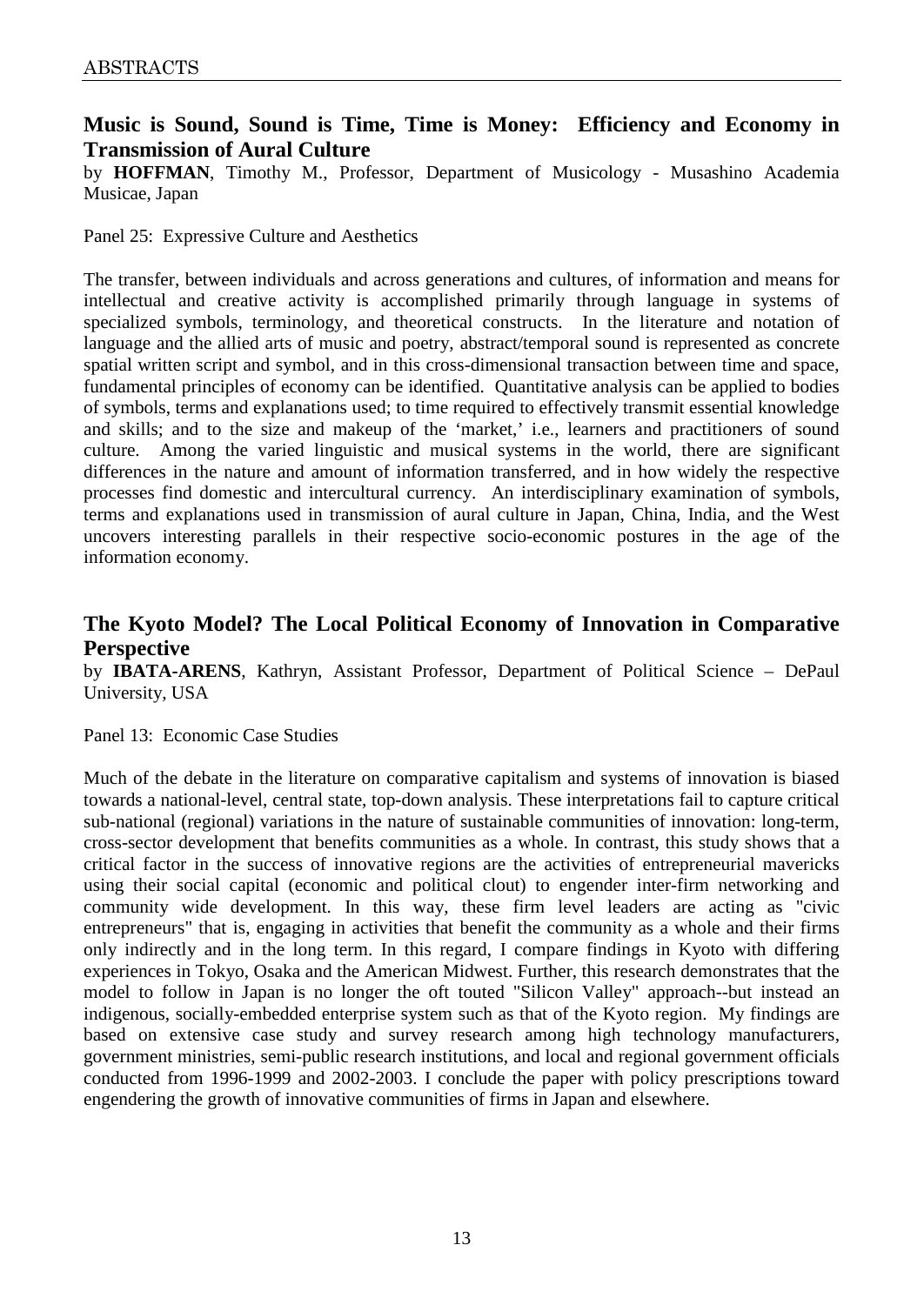# **Un-planned Population Growth Related Problems in Pakistan**

by **IBRAHIM**, Muhammad, Agricultural Chemist, Ayub Agricultural Research Institute, Pakistan

Panel 4: Challenges of Aging Populations

The number of people being added annually in Pakistan are much more than resources can absorb. At present, according to available statistics, the population is exceeding 150 million people increasing at the rate of more than 2%. In addition about 3 million Afghan refugees are living in Pakistan causing an extra burden on the resources. The existing problems are political unrest hindering social and economic development. Poverty among the common man is increasing. Health and educational facilities are not enough. Transportation problems are increasing. Housing is another big concern. Illegal home construction on the sides of canals, roads, and railway tracks are common. Environmental pollution due to industrialization, unplanned housing, and urbanization is another issue. Law and order is getting out of control. These are the main problems that will be discussed.

# **The East Asian Perspectives in Changing Global Economy**

by **JEONG**, Dong K., North Carolina A & T State University, USA

Panel 12: Economic Issues

The primary purpose of this paper is to analyze and evaluate the structural adjustments that have taken place in the Chaebol-government relations in Korea during the post-1997 financial crisis. The extent of globalization of the Korean economy is also investigated. A brief review of three schools of thought on the state's role is presented: neoclassical orthodoxy, interventionist proponents, and new institutionalists. Then, appropriate changes in the role of government are proposed to improve the Chaebol's competitiveness and also to assure sustained growth of the Korean economy in the global market.

# **Outsourcing: An International Enterprise**

by **JOHNSON**, Mary Dickens, Research Assistant, Public Procurement Center - Florida Atlantic University, USA

Panel 5: Outsourcing

I propose to speak on the topic of "Outsourcing: An International Enterprise." I have done research on the subject for the National Contract Management Association and Florida Atlantic University. I am prepared to discuss international and U.S. stateside impacts of the new trends in outsourcing. I will focus on outsourcing fields of endeavor, implications for U.S. public policy and Business enterprises. Reasons for outsourcing will be explored, and countries engaging as outsourcing partners will be reviewed. Historical developments will be reviewed as well as current implications. Reactions to outsourcing by U.S. business employees will also be reviewed. I will attempt to provide a comprehensive and informative presentation of the current state of outsourcing and implications for future development. Impact upon the U.S. and Asian economies will also be explored.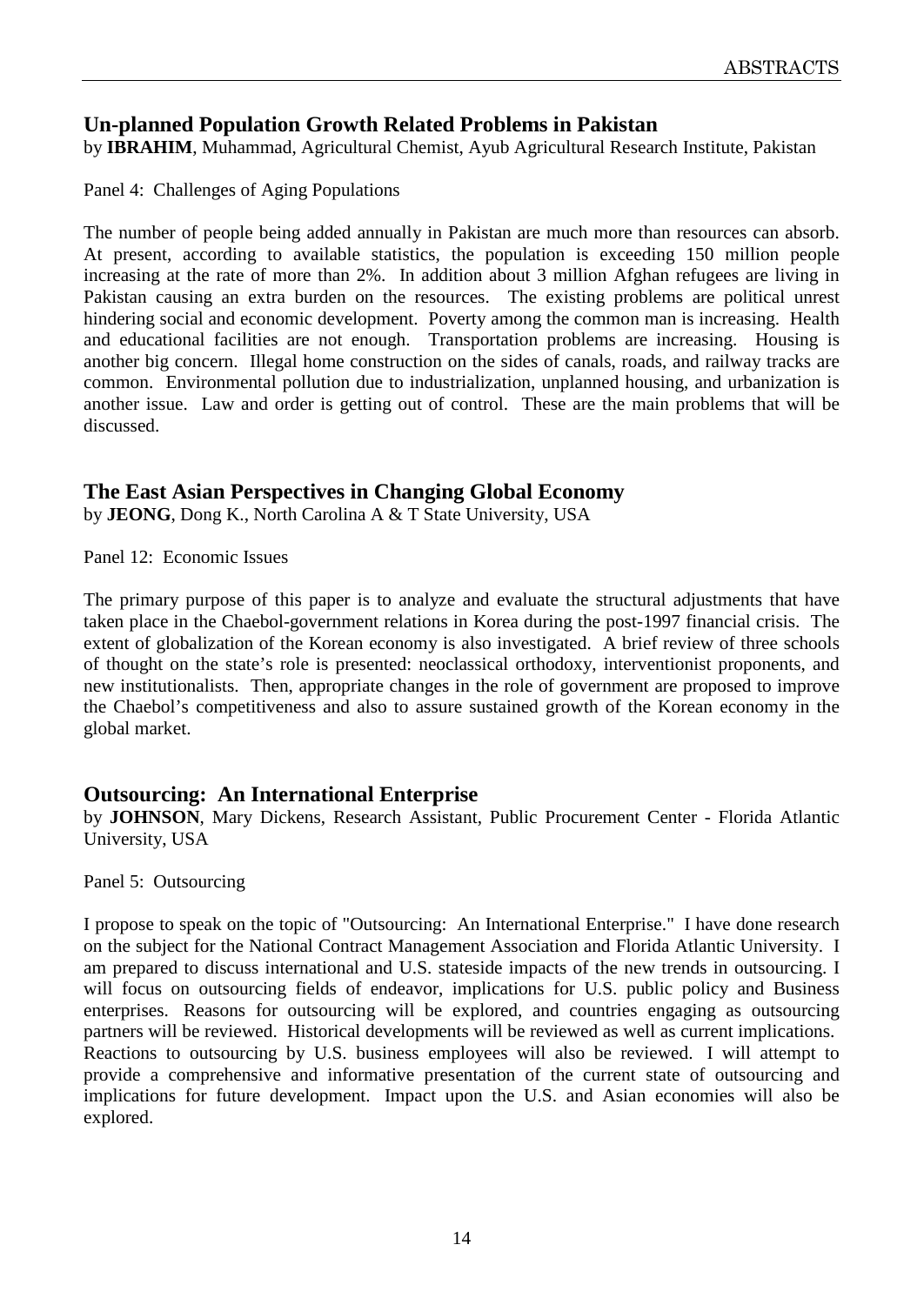# **Looking to the Animal: An Ecology of Compassion for the 21st Century —Contributions from Ancient Asian Philosophy**

by **JONES**, David, Center for the Development of Asian Studies, USA

Panel 24: Philosophy in Contemporary Times

As the title of this paper suggests, I seek to travel beyond the limits imposed by discourses on ethics, which is, beyond animal ethics, animal rights, or even about environmental ethics. I argue against a utilitarian, deontological, or perhaps even a deep ecological resolution (although much of what I say resonates with this last approach) to ethical problems of animals or the environment. I argue in favor of appropriating the wisdom of ancient Chinese and Indian Buddhist philosophies for our creative ways of philosophizing and developing an ecological ethic for the 21<sup>st</sup> century.

The approach of this paper seeks the roots of the perspectives that allow the conceptual space for our problematic dialogues about the environment to develop in the first place. Rather than viewing animals as distinct beings sharing our environs, I wish to look at animality per se, that is, to look through a lens that gives the animal soul back to human spirituality. I wish to argue for the naturally enlightened spontaneity that arises in animal nature and maintain that animal nature is Buddhanature. Further, I wish to suggest this "animal-buddha" nature is fundamental to understanding Buddhism as a  $21<sup>st</sup>$  century philosophy for living and dying.

This investigation responds necessarily to the constructed self of *Homo Specialis* and offers an alternative view that manifested in both Buddhist Indian thought and the East Asian philosophies of Daoism and Confucianism. This self is not separate and apart from the world, or what we call nature. This view of self necessitates a human sensitivity to animal nature as a fundamental and primary first step to affect an ecology of hope. Although other options are available, this paper ultimately suggests Buddhism in its many forms represents the most viable philosophical and religious alternative to the intellectual and spiritual malaise that surrounds us when we confront our ecological problems in relation to the nonhuman. This alternative promotes the Buddhist idea of compassion as fundamental and is presented as an alternative to the popular view of stewardship.

#### **Indian IT Industry Keen on Assisting Asian and Pacific Regions**

by **KAMATH**, Suryanath U., Professor, Free Lance, India

Panel 26: Regional Economic Integration

India has phenomenally expanded its IT sector in the course of the last decade. It is capable of spreading the IT industry on a global level, especially in the Asian and Pacific regions and also providing BPO services.

India has the second largest pool of software engineers after the US. The IT industry enjoys the government's blessings and all concessions that go with it. India enjoys an 18.5% market share in global market for customized software (March 2004)

(ref : Anju Govil, [http://www.webdevelopedjournal.com/article/India-potential.html 3/30/2004\)](http://www.webdevelopedjournal.com/article/India-potential.html%203/30/2004). This is out of India's total export worth US\$44.5 billion in that year. The major export items from India are: textile goods, gems and jewelry, engineering software and IT services, chemicals, leather manufactures.

(ref : http://www.amereican.edu/initeb/mk5916a/history.htm)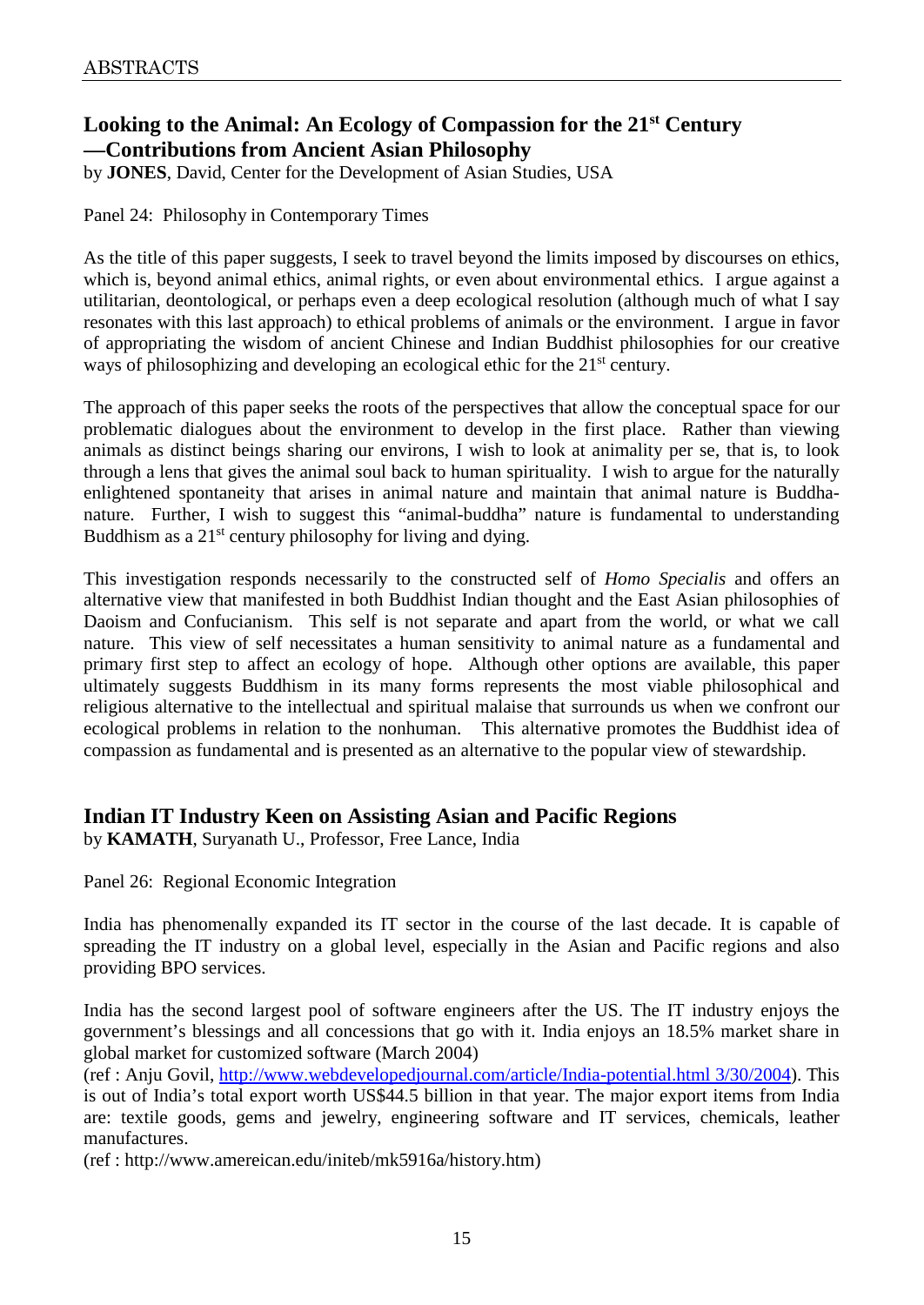The Indian Prime minister has set the goal of making India a Technology Super power and has set up a high powered national task force on IT in the PM's office in the year 1998 under the chairmanship of deputy chairman, planning commission. A target of US\$ 50 billion worth export for software and US\$10 billion for hardware export is supposed to be reached by the year 2008.

# **Korea Neutralization for Peace and Stability in Northeast Asia**

by **KANG**, Jong-Il, Executive Director, The Institute of Korean Peninsula Neutralization, Korea

#### Panel 7: Regional Security

Throughout history, the Korean Peninsula has often been a cause of war in Northeast Asia and a target for the hegemonic conflict among neighboring countries: China, Russia, and Japan. Therefore, the Korean Peninsula has experienced innumerable foreign aggressions and occupations not only due to its weak national strength, but also the great powers surrounding it. In this regard, this paper attempts to explore the means of neutralization in the Korean Peninsula for peace and stability in Northeast Asia. In order to achieve its aim, five steps are proposed: first, a confidence building between North and South Korea to realize the permanent neutral unification of the Korean Peninsula; second, the reform of the system, that is, both Koreas should agree to change the existing political institutions, in which each part pledges to confront the other; third, both governments should accept the confederation system as the unification process of the Korean Peninsula; fourth, the two Koreas become separately a permanent neutral state guaranteed by the great four powers—the Unites States, China, Russia, and Japan; finally, South and North Korea will accomplish their unification as a permanent neutral state.

# **The Comparison of (Low) Trust in Korea and Italy**

by **KIM**, In-Young, Associate Professor, Department of Political Science – Hallym University, Korea

Panel 12: Economic Issues

Trust is now considered an important basis for democratization, and social and economic development, the base of "social capital." In the political sphere, trust has been understood as a basis for civil participation and the development of democracy or as a basic condition for the synergy of state and civil society. In the economic sphere, trust has been known to facilitate market transactions, elevate the efficiency of government and business, and make possible the development of the overall national economy. In his book, Trust: The Social Virtues and the Creation of Prosperity, Francis Fukuyama considers trust as a factor that makes possible the formation of large business groups. In addition, trust plays an important role in reducing the uncertainty between persons and between institutions and in making society stable. When the members of organizations expect other members to behave honestly and that they are believable, we don't need to 'pay the cost of a suspicious mind.' Trust, the basis of social capital, is a lubricant that makes organization efficient.

In conclusion, trust is a necessary factor for economic growth and development, socio-political stabilization, and the formation of personal relationships. If transaction costs such as, contacts and judicial institutions, are decreased, the needs for contracts and prosecution will be reduced. If transaction costs are reduced, the possibility for economic growth is increased. Fukuyama emphasizes that trust is a precondition for highly industrialized societies in the 21st century and a necessary element not only for socio-political stability, but economic development.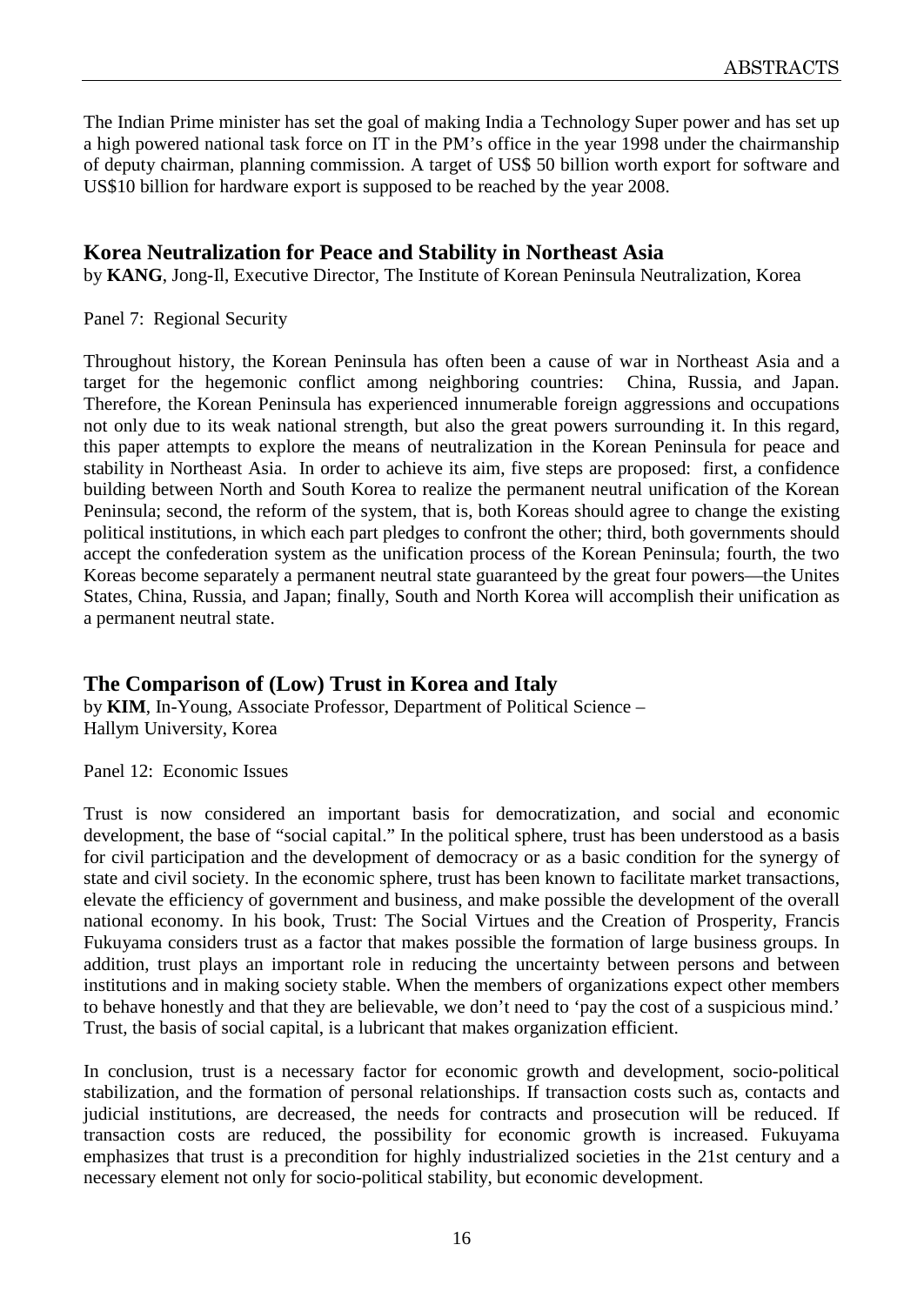The mass media in Korea proclaims that the recovery of trust in Korean society is one of the most important and immediate reform projects that Koreans have to accomplish. Social reforms in Korea have not been made successfully and public disappointment in Korean politics, economy, and society has increased. Korean people seem to believe that we need to overcome distrust or low trust in Korean society. For example, the win-win politics between government party and opposition parties is possible under conditions of trust. If the government party and opposition parties believe in the word of other parties, they can clear out the endless confrontations between them. Trust is also critically important to Korean economic growth. The financial crisis of Korea in 1997 resulted from international distrust of the Korean economy. When we don't trust a bank, we withdraw money from the bank. When international investors distrusted the future of the Korean economy, they withdrew their investment and portfolios, and South Korea reached the brink of bankruptcy. If we don't trust the market, the additional costs, that is, transaction costs, and inefficiency increase in the economy. If trust in government is low, citizens do not believe in the government and rely on Mafia protection for their lives and prosperity.

In this essay I will compare the historical origins and conditions that made South Korea and Italy (low) trust societies. According to Fukuyama, the characteristics of low trust societies are as follows: 1) weak intermediate associations; 2) a family-oriented society; 3) small businesses are the center of economy. The important characteristics of high trust societies are two: 1) spontaneous sociality and 2) strong solidarity for community. In other words a society of strong solidarity for community is a high-trust society, whereas a society of weak solidarity for community is a low-trust society. Korea, Taiwan, Hong Kong, Italy, and France can be classified as low-trust societies. These societies cannot have large businesses. But the Korean government cultivated large business groups through its industrial policies of 1960-70. Small family businesses should prosper following the cases of China that depend on family. This is clear when we look at the cases of Korea's big business groups that have been managed by family members.

# **On Miscommunication Processes in Refusal Management between Japanese and Americans**

by **KINOSHITA**, Hidefumi, Department of Law and Letters, Ehime University, Japan

Panel 18: Second Language Acquisition 2

Strategic aspects of language use have been one of the major interests in the field of pragmatics for the last two decades. According to a number of studies (Beebe, et. al, 1990; Gass and Houck, 1999, etc.), Japanese tend to employ indirect refusal strategies while Americans use more direct strategies. However, little research has been conducted concerning how these two cultures deal with their differences in refusal management when they interact. The present paper analyzes the developmental aspects of miscommunication in refusal management between Japanese and Americans, by examining data obtained in two role-plays performed by an American who interacts with two Japanese partners. It is shown that the Americans had much difficulty in recognizing the implicit refusal cues given by the Japanese, and that this failure in interpretation, when repeated several times, lead to aggressive responses by the Japanese interlocutors. It is suggested that Japanese, who prefer indirect approaches to refusals in order to preserve each other's face, may feel offended when their concern is repeatedly unrecognized. This in turn would prompt them to re-evaluate their interpersonal relationship with the interlocutor, possibly triggering reactions which would largely be unexpected by Americans.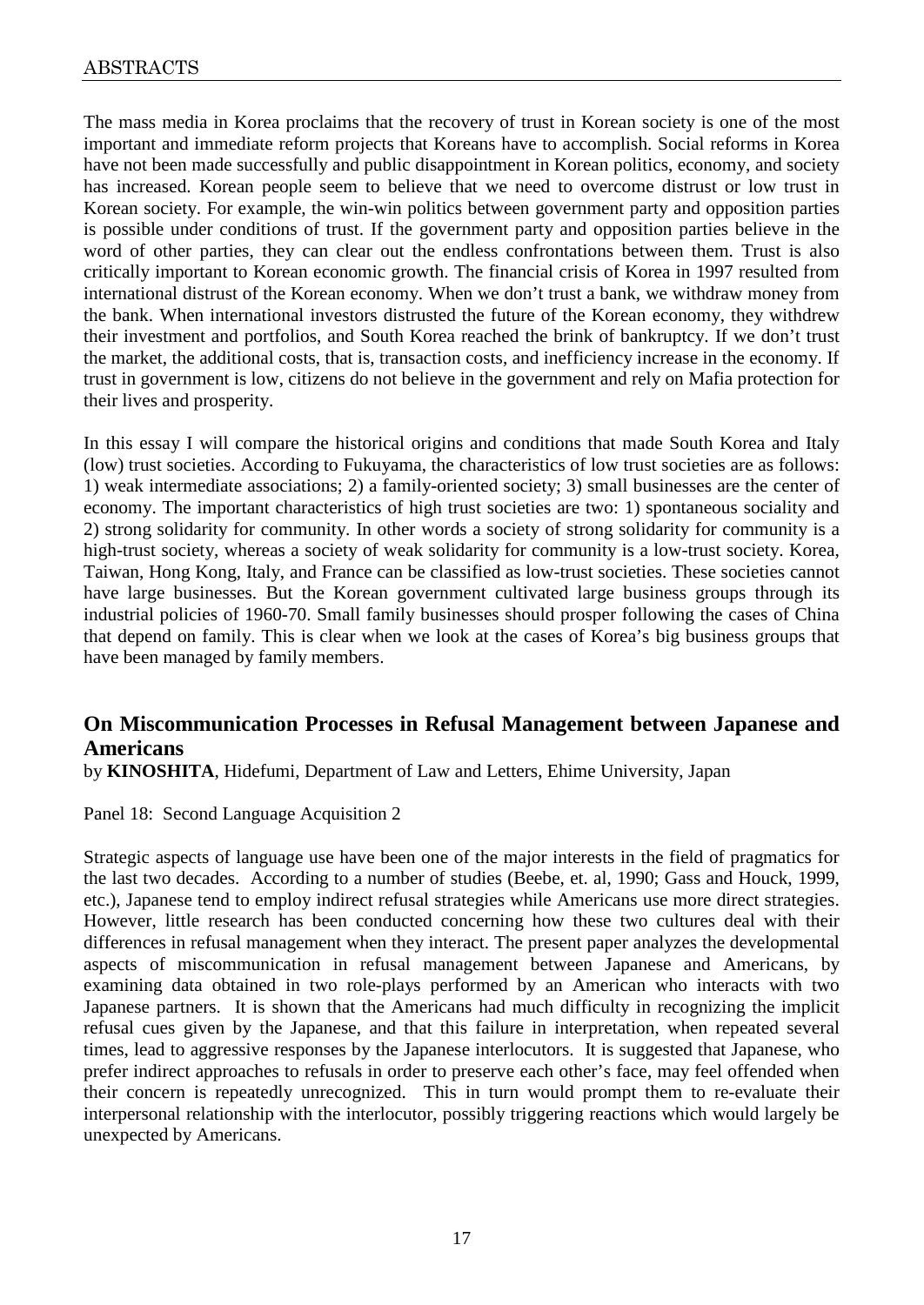# **'English Plus' for Asian and American Students**

by **KOBAYASHI**, Eiji, Part-time Lecturer, Graduate School - Shimonoseki City University, Japan

Panel 11: Second Language Acquisition

English is an important lingua franca for Asia. To cope with globalization, English education has now been much emphasized and an increasing number of students and adults in Asian countries have been trying to acquire practical knowledge of English. While this trend is welcome, the presenter believes that they should also study one of the Asian languages as a second foreign language. In East Asia, for example, there are three strong national languages of Chinese, Japanese and Korean. The younger generation should study, in addition to English, one of these languages to understand their neighbors better. Luckily a common asset of Chinese characters greatly facilitates the study of these languages. In fact a number of high schools and universities in Japan now offer Chinese and Korean courses as a part of their foreign language education, and students are interested in the study. Similar situations exist in China and Korea. In the United States, there has been an 'English plus' movement against an 'English only' practice. American, Australian or European students are also welcome to take up Asian languages, through which they can understand Asia's rich culture and traditions. Some practical ways to assist students studying Asian languages are discussed.

# **The Idea of Power: Education and Globalization**

by **KOBAYASHI**, Victor, Professor, Educational Foundation, University of Hawaii, USA

Panel 2: Issues in Education

The idea of "power" in human affairs reflects our times and its mythic role in education and globalization poses a major threat to the stability of the world.

# **The Trend of Income Difference in Japan**

by **KOJIMA**, Katsuhisa, Senior Research Fellow, National Institute of Population and Social Security Research, Japan

Panel 12: Economic Issues

It has been said that Japan has had few income disparities. But, the Gini coefficient, the index of income difference, is increasing, and has caused Japan to become a country with large income disparities. There is much argument about income difference in Japan. Such argument is mainly based on the tabulated data of the Japanese governmental income surveys. There are not so many analyses using the micro-data of the Japanese governmental statistics as compared to other countries. So, we can't argue the income difference based on the forms that international comparison is possible. This presentation will attempt to analyze the income difference in Japan based on the forms that are used in OECD Income distribution project and Luxembourg Income study. The micro-data used here is the Ministry of Health, Labor and Welfare "Comprehensive Survey of Living Condition of the People on Health and Welfare." The analysis will pay attention to income difference by age, class, and living arrangement. It will show the future direction of the policy in income security in the society with an aging population and low fertility. In this presentation, the definition of the income followed the definition used by OECD and LIS.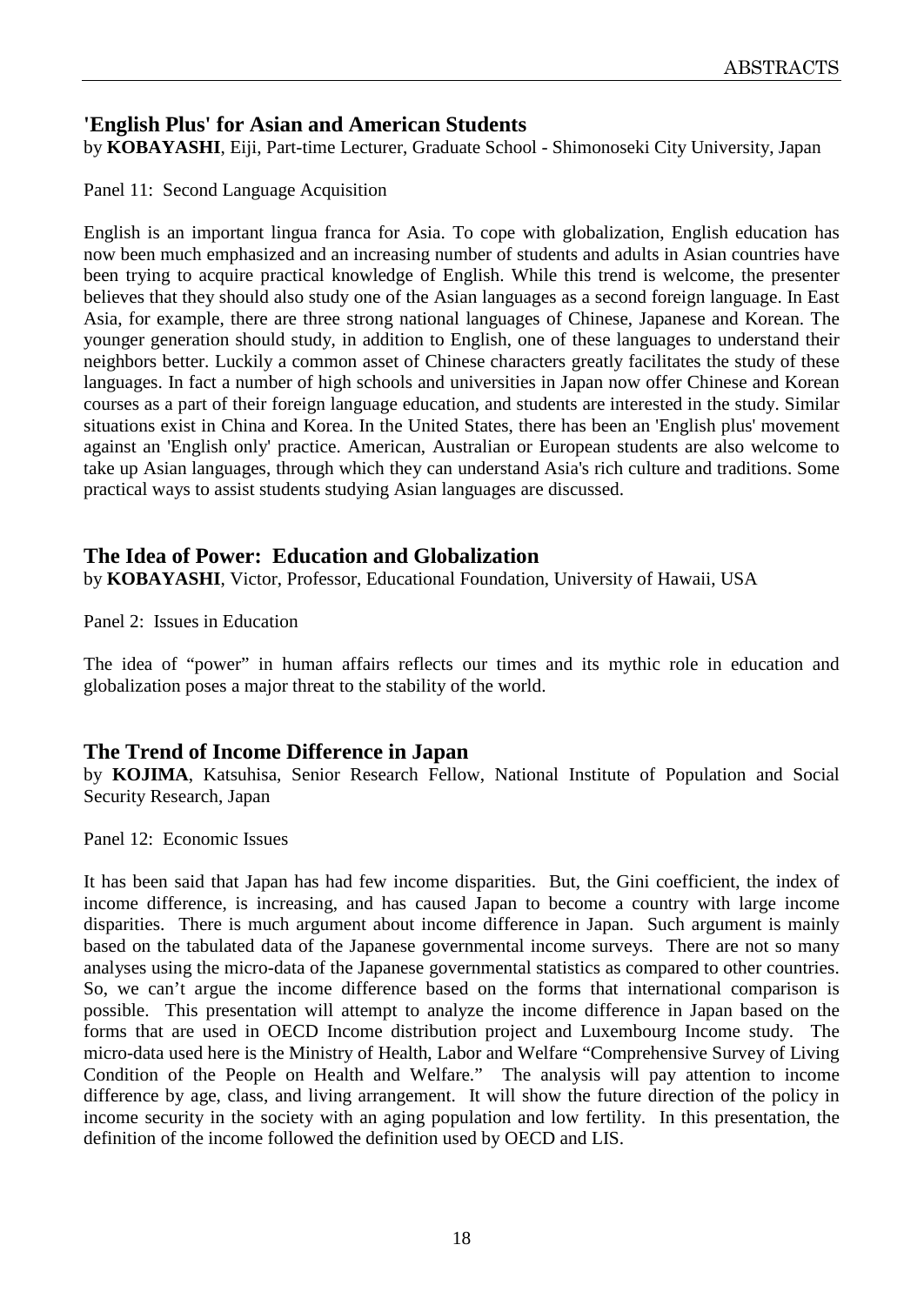# **Hong Kong's New Post-secondary Education Marketplace**

by **LEUNG**, Samuel, Assistant Professor, Division of Speech and Hearing Sciences, Faculty of Education, University of Hong Kong, Hong Kong and Glenn Shive, Hong Kong—America Center, Hong Kong

Panel 16: Community Colleges: Promoting Educational Access, Community and Workforce Development in Asia-Pacific

In 2001 the Hong Kong SAR Government proposed that in ten years Hong Kong would double from 30 to 60% the number of senior secondary school graduates who enter post-secondary education programs. This bold stroke would help thousands of young people prepare for life in Hong Kong's emerging knowledge-intensive, service-oriented economy, resulting in the rapid growth of Associate Degree programs all over Hong Kong. This presentation reviews the current situation of these programs and the challenges faced by the providers of such programs.

# **Global Environmental Change and Health in Small Island States**

by **LEWIS**, Nancy, Director - Research Program, East-West Center, USA

Panel 23: Health Issues - Part 2

Already vulnerable and responsible for less than 1% of global greenhouse gas emissions, Small Island States (SIS) are going to be among the most vulnerable of countries to projected climate change according to the Third U.N. Intergovernmental Panel on Climate Change. The most recent IPCC report also suggests that climate change will result, if not in more ENSO events, in more El Niño-like conditions across the Pacific and beyond. Climate is the most thoroughly researched, but certainly not the only, aspect of global environmental change that has implications for human and ecosystem health. Based on a synthesis of on-going issues and initiatives including a series of three workshops organized by the World Health Organization, specific examples of the complexity of the relationship between climate variability and climate change and health will be presented. These come from an initial retrospective Pacific-wide project and research in progress in the four administrative districts of Fiji. Human health on islands, as elsewhere, reflects the conditions of both the social and natural environments.

# **Towards a One-World Diverse Culture: A Philosophical Vision and a Practical Solution**

by **MALHOTRA**, Ashok Kumar, SUNY Distinguished Teaching Professor, Department of Philosophy - State University of New York, USA

#### Panel 24: Philosophy in Contemporary Times

Dr. Seuss in 'The Lorax' makes a profound statement: "Unless someone like you cares a whole awful lot, nothing is going to get better. It's not." When we fully become aware of the suffering of people around us, we find that there are a vast number of problems that require immediate attention from each of us. These problems range from illiteracy amongst more than 2 billion children and adults to the lack of health care, malnutrition and poverty among one-third of the population of the world. This awareness of the enormity of human wretchedness creates a painful agitation within our being. During those moments, we are ready to give up everything and do anything to help and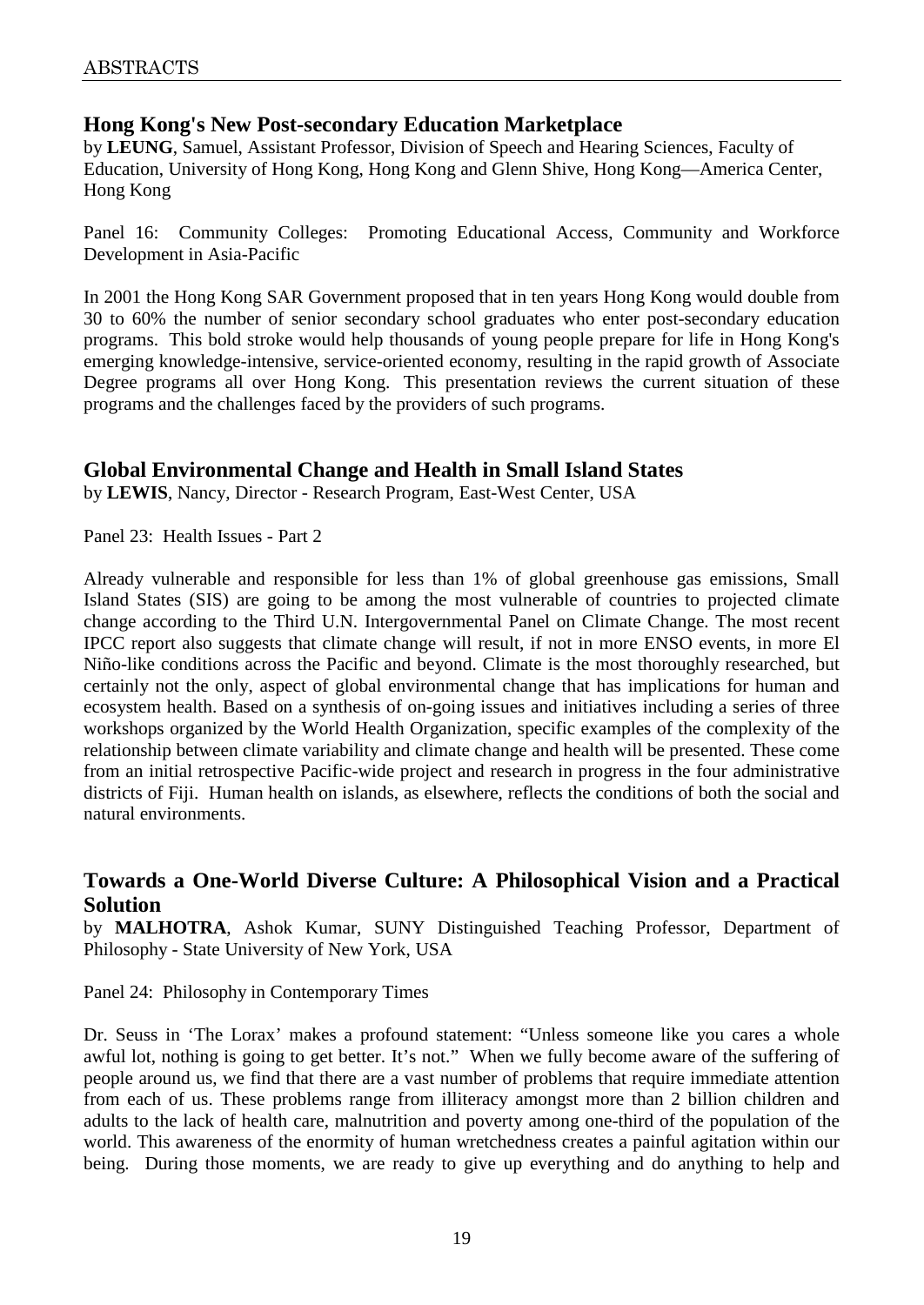rescue those impoverished children of the earth. Though all of us are equal in desiring the good and also in knowing the good, we are totally unequal in doing the good. Unless this desire for the good and knowledge of the good are put to practice, the desire becomes a useless passion and the knowledge a vacuous piece of information. The big hurdle to acting on the passion and knowledge of the good is the lack of confidence in our ability to make a positive difference. The doubt lurking in the back our mind is: "How can I, as a single human being, alleviate the suffering of such a large number of human beings? As the popular adage goes, if you want to make a significant difference in the lives of unfortunate people, you should "think globally but act locally." The above statement has become a maxim, which guides my actions and me. In this paper, I will present my philosophical vision of globalization and the concrete steps to materialize part of this vision by building schools for the underprivileged children. The paper is divided into three parts. Part I offers an introduction to the problem of Globalization. Part II presents a Philosophical Vision of Globalization in terms of a "One-World Diverse Culture" and Part III describes how a component of this philosophical vision dealing with the removal of illiteracy is concretely handled through the establishment of elementary schools for the impoverished children of India.

# **Minority Problem in Indonesia**

by **MANANGKA**, Derek, News Director/Editor-In-Chief, RCTI Television, Indonesia

Panel 15: Minority Issues

Indonesia, the 4th largest populated country in the world has a minority problem. Although the problem is quite obvious in the daily life of Indonesians, this issue has never been addressed appropriately. A Number of discussions have been arranged, many books have been published, but the problem remains unsolved. Religion distinction and ethnic history is the area where the problem has continually arose. Education and prosperity are believed to be solutions to reduce the misconception of a minority versus majority distinction.

**Envisioning Community through Contention: The Challenge of Yasukuni Shrine** by **MASSHARDT**, Brian J., Ph.D. Candidate Political Science, University of Hawaii, USA

Panel 8: Single Country Issues

If "All politics are local" then "Local politics have international implications."

While Prime Minister visits to Yasukuni Shrine serve a local constituency, they elicit critical international response. This paper analyzes the emerging contention between local groups protecting Yasukuni and international actors and offers alternative roles for Yasukuni Shrine in building an Asia-Pacific community. Previous studies cite Prime Minister Nakasone's visit to Yasukuni Shrine in 1985 as a key event in the history of shrine-related politics. International responses coupled with strong domestic opposition effectively halted subsequent visits: Political issues surrounding the shrine were now officially "internationalized." However, Prime Minister Koizumi's visit in 2001 produced slightly different results. Visits now take place yearly in spite of the domestic and international pressure. Changes in Japanese domestic politics have served to strengthen local groups protecting Yasukuni Shrine who now perceive international responses as "interference." The existence of Yasukuni Shrine poses a direct challenge to building an Asia-Pacific community. However, due to the political controversy that Prime Minister visits engender, alternative visions of the shrine's place in the region are clearly marked and ambiguity is removed. Ironically, the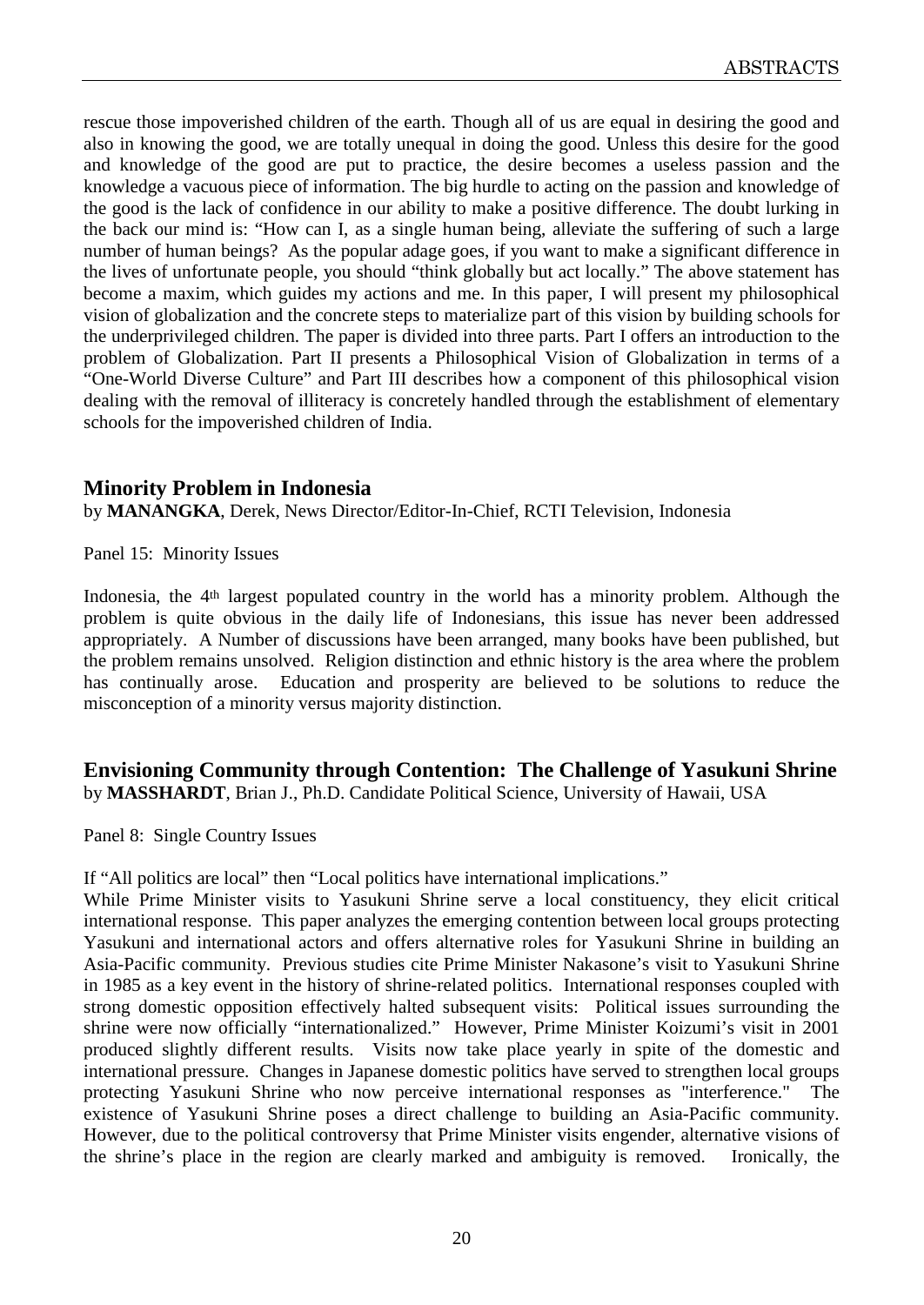ensuing chaotic debates have created an opportunity to embrace democracy, an essential requisite in community building.

# **Web-Based Applications of Data Sharing for Research and Education**

by **MCNALLY**, James W., Director – Program on Aging, NACDA – Institute for Social Research, USA

Panel 9: Education and Technology

The availability and application of secondary data for research, classroom instruction and policy development has grown tremendously over the past decade. With the rise of the Internet and other electronic means of distribution the costs of sharing data and information have declined dramatically; changing secondary data from a commodity to a public good to be shared in a manner enhances our ability to engage in cross-national research. While the costs of sharing data have declined across time, the costs associated with collaboration and cross organization research and training remain high. Inefficiencies in collaborative research and training programs include the costs of travel, replication of effort, incompatible analysis platforms and the inability to replicate findings between collaborative partners. Researchers in ICPSR at the University of Michigan have developed a set of web-based analysis and educational tools that allow for more efficient use of secondary data across research communities regardless of physical distance. These tools allow researchers to access, subset and analyze data regardless of their physical location, the only requirement is an internet connection. The systems are freely available to all members of the research community and exist to encourage teaching and the collaboration of researchers across disciplinary and national boundaries.

# **The Health Consequences of Korea's Rapidly Aging Population**

by **MENG**, Kwang-ho, Professor of Preventive Medicine, The Catholic University of Korea, Korea

Panel 4: Challenges of Aging Populations

Owing to continuous economic growth, an increased standard of living, and improvements to health care in Korea, the life expectancy of Koreans rose from 69.0 years in 1985 to 71.3 years in 1990. It continued to rise throughout the 1990s, and, by 2002, had reached 76.5 years for the general population and 80.0 years for Korean females. Similarly, the percentage of the Korean population that is 65 years of age or older increased from 3.1 in 1970 to 7.1 in 2000, and is expected to reach approximately 14.0 in 2019. Thus, according to this estimate, Korea will have evolved from an "aging society" to an "aged society" in only 19 years. In the case of other countries, this same transformation has generally taken 2 to 5 times longer.

One of the major issues related to Korea's rapidly aging population relates to the health problems of the elderly. According to the 2002 National Health Survey Report, 87.6 percent of the elderly were reported to have at least one chronic disease. In other words, almost 9 out of every 10 elderly persons in Korea were suffering from a chronic illness. This, clearly, places a significant economic burden on Korean society in the form of increased health care costs.

This paper examines the increasing prevalence of chronic diseases within Korea's rapidly aging population and offers some possible short- and long-term solutions to cope with the increased burden being placed on Korea's health care system. These include the basic services at local health centers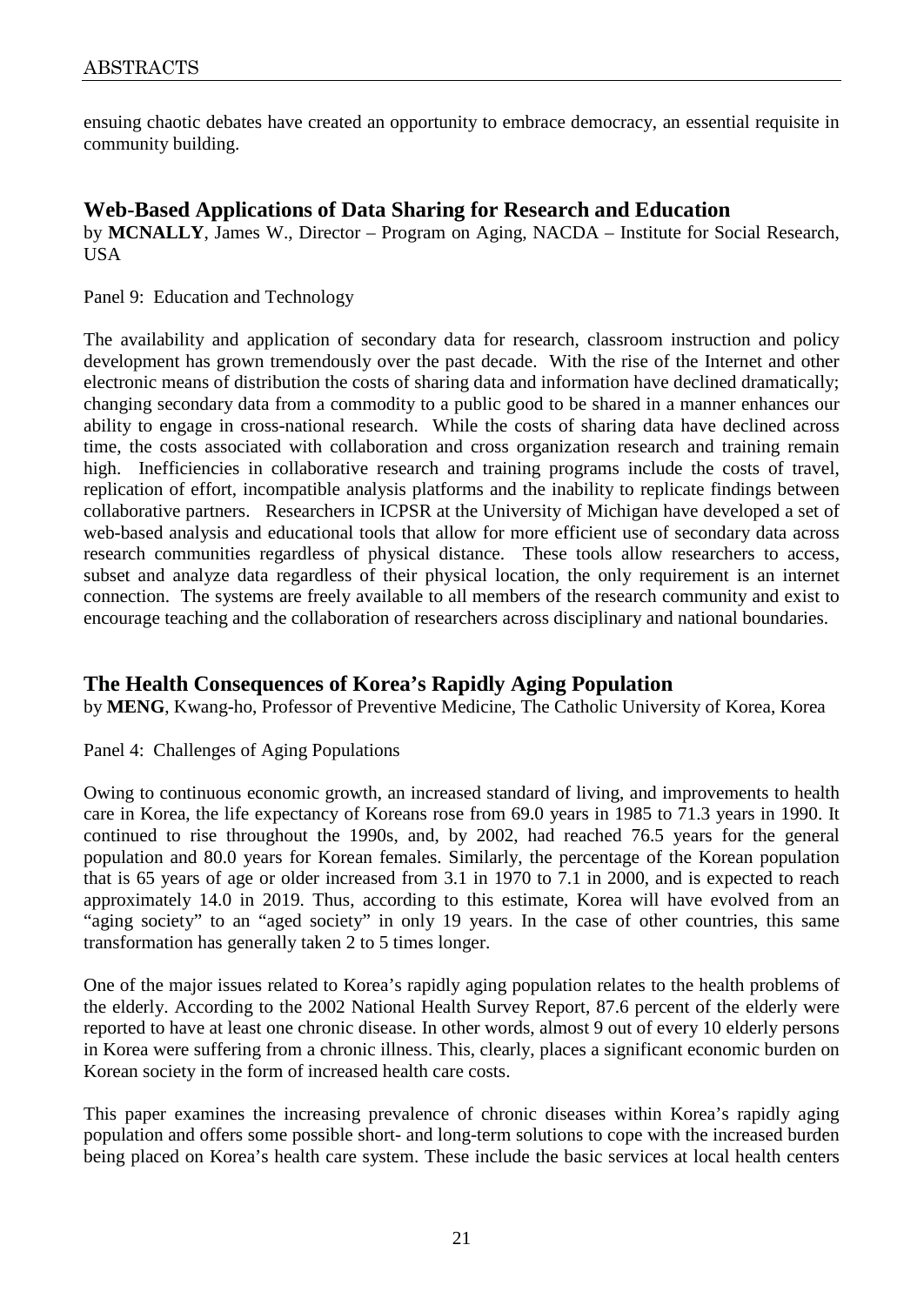for the elderly and the national life-long health promotion programs that aim to correct unhealthy behavior, such as smoking, the excessive use of alcohol, and poor eating and exercise habits.

# **Promoting Democracy in Occupied Japan: The 1947 Constitution**

by **MENTON**, Linda, Professor of Education, Curriculum Research and Development – University of Hawaii – Manoa, USA

Panel 8: Single Country Issues

This presentation focuses on the Allied occupation of Japan from 1945 to 1952. More specifically, it examines one aspect of the occupation: how occupation authorities sought to educate the Japanese populace about the new 1947 constitution. Lacking what we today would call "mass media," occupation officials used posters, booklets, radio broadcasts, comic books, and a traditional storytelling form called *kami shibai* or "paper play, " to explain how the new constitution would reform Japanese law and society. This presentation, which has been used with American high school students, focuses on a series of "before and after" posters that were used to educate the Japanese people about specific articles of the new constitution.

#### **The Acquisition of Two English Adjectival Constructions by Japanese Learners** by **MIYAKOSHI**, Tomoko, PhD Candidate Linguistics, University of Hawaii – Manoa, USA

Panel 18: Second Language Acquisition 2

In recent years, vocabulary has gained a more prominent status in the study of second language acquisition, prompted by various corpus studies and awareness of the role of lexical units in learning and communication. Although vocabulary is often dealt with only incidentally by language teachers, lexical knowledge is central to the acquisition of communicative competence in a second language (Schmitt 2000). An experiment was conducted to examine the effect of text frequency in the acquisition of two grammatical collocations by Japanese learners of English: both are predicate adjectival constructions involving an expletive *it* plus either (1) a *for* + NP prepositional phrase followed by an infinitival clause, or (2) a *that* clause. It was found that, as compared with the performance of low-intermediate learners, advanced learners show stronger sensitivity to text frequency in three tasks: Japanese-to-English translation, grammaticality judgments, and familiarity ratings. These results support claims that L2 learners are poor in knowledge of formulaic sequences (Wray 2002). It is concluded that L2 learners need to receive a greater variety of input in order to achieve native-like proficiency in adjectival constructions such as these.

# **Toward Redesigning Teaching and Learning in Higher Education by Using the Internet**

by **MURAKAMI**, Yoshikazu, Matsuyama University**,** Japan

Panel 21: Education and Technology - Part 2

Basically, education brings about changes in learners through teaching, preparing them for the world in which they will live. For a long time, teachers have used chalk and talk aided by textbooks for their main media of teaching at schools. But this has a tendency to have a lecturing-only teacher and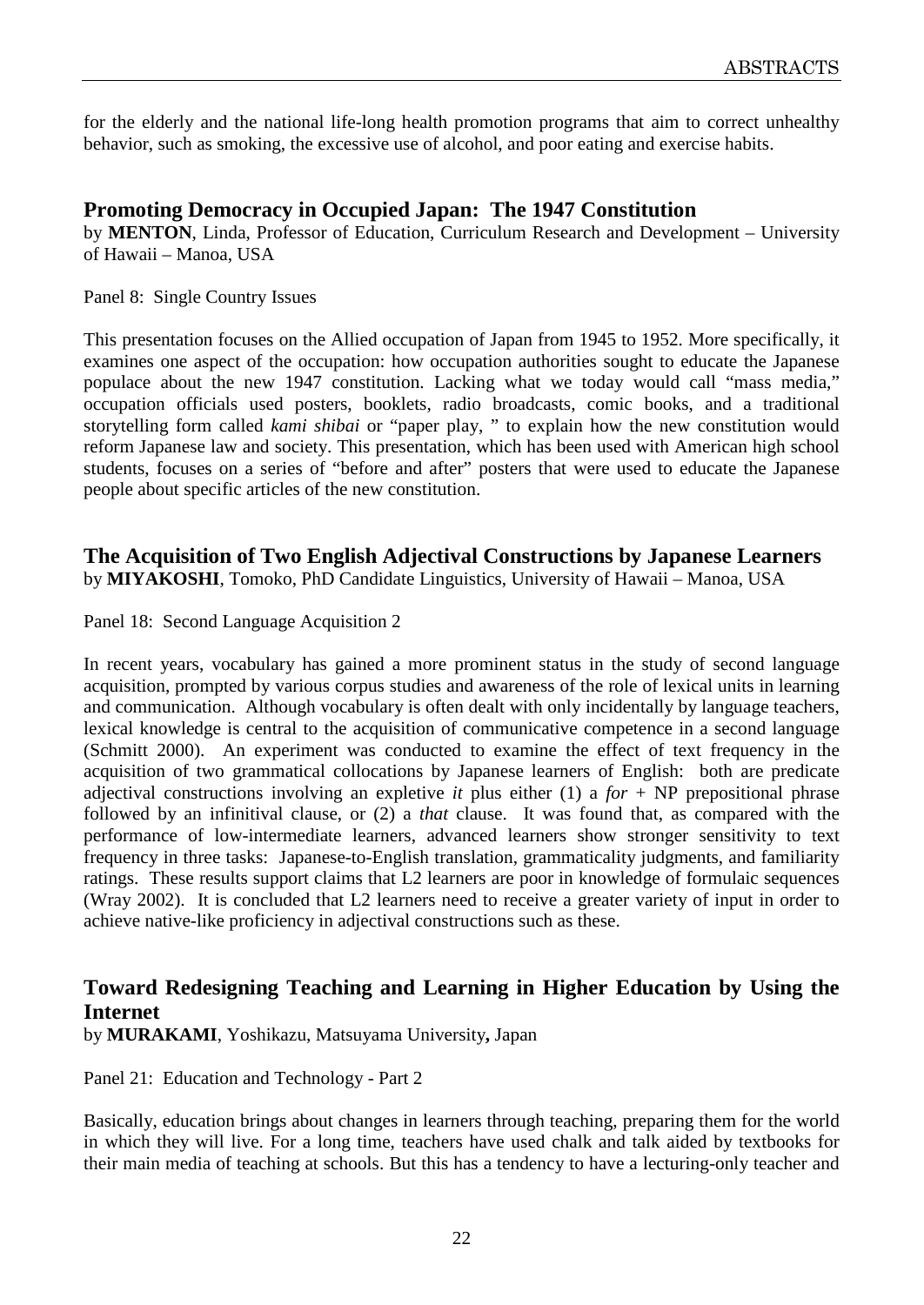less active students that is quite often observed in school education. With the development of ICT, the Internet has now given us a tremendous potential for innovating conventional teaching and learning at schools. The mobile Internet environment is rapidly prevailing in Japan. As the present trends continue, much more high-powered and smaller mobile Internet computers, and their integrated media will become ubiquitous in the near future. The kind of teacher-given information, which was only accessible at school before, will be accessible not only to students, but also to many people even outside school anywhere at anytime via the Internet that spans the globe. This author has established an Internet-based information-sharing system to redesign his teaching and students' learning. The system has its own Internet-domain name, yomura.net, Web sites, e-mailing accounts, and an exclusive data storage disk with an automatic file synchronizing function on the Internet. Thus, the teacher and his students can interactively use the system by their own mobile Internet phones, or any Internet-connected PCs anywhere at any time from the inside/outside of the campus. This way of teaching and learning in the cross-contactable environment beyond the limitations of campus can hardly be realized without using the Internet. This presentation describes the outline of the system and discusses the results of this trial.

# **A Proposal for a North-South Center in Okinawa**

by **NAKACHI**, Kiyoshi, Professor, Meio University, Faculty of International Studies, Japan

Panel 26: Regional Economic Integration 2

Okinawa prefecture once planned creating a North-South Center. The model for the center was the East-West Center in Hawaii. The purpose of the envisaged North-South Center was to facilitate exchanges and communication between developed nations and developing nations, or between Japan and other Asian nations. Okinawa has a history of exchanges with other Asian nations and regions in terms of culture and trade. Also Okinawa's geographical location supports establishing a North-South Center considering the proximity of China and other East Asian nations and regions. This paper reports on the history of Okinawa's movement toward creating a new North-South center and identifies reasons why the center is needed in Okinawa.

#### **Teaching English as a Rite of Passage**

by **NITTA**, Fumiteru, Professor, Sociology Department - Kibi International University, Japan

Panel 11: Second Language Acquisition

In this paper, I examine intercultural experiences of teaching English in Japan by young Westerners from an anthropological perspective. I argue that the English teaching experiences are rites of passage for the young people who come to Japan from foreign countries.

Kurashiki City in southern Japan has had an English teaching program in which young men and women from its sister-cities are invited to teach at public schools. Similar to the JET Programme, the AET Program in Kurashiki invites young people from Kansas City,

USA, and Christchurch, New Zealand to work as Assistant English Teachers (AET's).

The whole experiences by the AET's in an alien place, hardships, and their ambiguous identity are analyzed and interpreted based on the theory of the three stages of rites of passage put forward by Arnold van Gennep.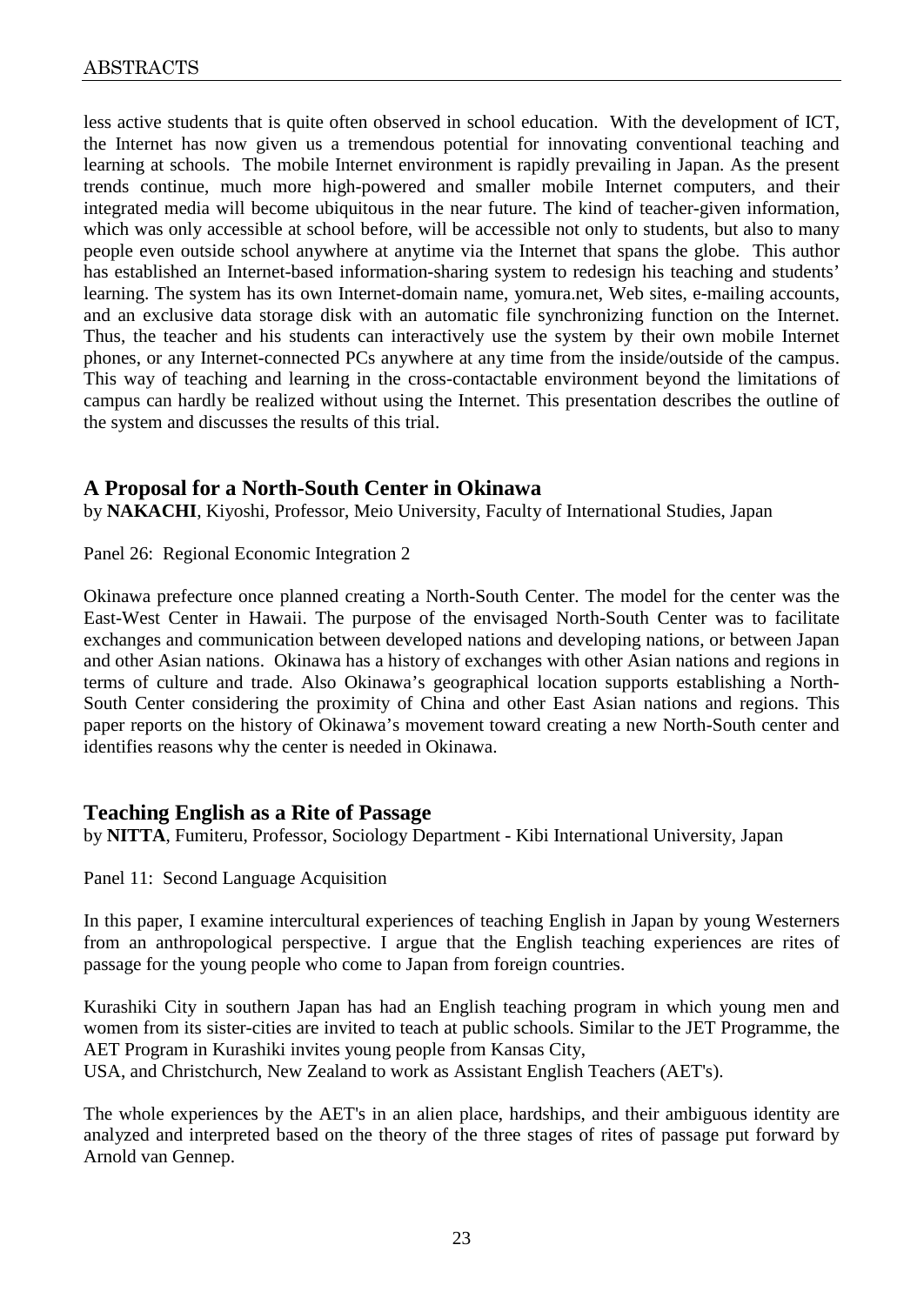I argue that the AET experience functions as a rite of passage through which the young people are prepared for future careers, not necessarily English education, but various other professions including Japan specialists.

# **The New Water Frontier**

by **NKEMDIRIM**, Lawrence, Professor, Earth Sciences – University of Calgary, Canada

Panel 10: Sustainable Development

Freshwater is a vastly undervalued resource. Waste and abuse of this resource is deeply rooted in many cultures in North America and Asia-Pacific. Evidence is now emerging that we are approaching a new water frontier everywhere because of several new pressure areas. This presentation will focus on three of those with special attention to Asia-Pacific. The three are a changing climate, human growth (population and economic) and pollution of coastal aquifers. The net impact of global warming and with it a strengthening intensity and frequency of El Nino is forcing most parts of the region into a negative water balance situation during a period of rising demand, both total (population, agriculture and industry driven) and per capita (hygiene and sanitation driven). Unsustainable mining of groundwater, loss of wetland, and depletion and pollution of coastal aquifers are indicators of these pressures. A conceptual model which aims at balancing demand to supply in a new water frontier is proposed and tested against the North American experience at the stage of compatible social and economic development. Economic pricing of water is a major feature of the solution proposed.

# **Ownership, Internalization, Entry mode and Performance of Japanese Subsidiaries in Brazil**

by **OGASAVARA**, Mário Henrique, Doctoral student of Finance and Management, Graduate School of Systems and Information Engineering, Doctoral Program in Quantitative Finance and Management - University of Tsukuba, and Yasuo Hoshino, Corresponding author**,** Professor of Finance and Management**,** Institute of Policy and Planning Science - University of Tsukuba**,** Japan

Panel 12: Economic Issues

Previous empirical researches on Japanese subsidiaries have found differences between the relationship of entry mode and performance and showed that wholly-owned subsidiaries (WOS) outperform international joint ventures (IJVs). However, these studies considered entry mode selection using a conventional ownership classification of JVs, and limited their samples to developed countries and Asian developing countries. In this paper, we examine entry mode based on non-conventional forms of JVs, and the impact of ownership and internalization advantages on Japanese subsidiaries' performance in a developing country outside Asia. A sample of 102 Japanese subsidiaries located in Brazil was used in this study. The findings suggest that Japanese JVs performed better than WOS and Traditional IJVs. In addition, ownership and internalization advantages of multinational enterprises have a positive influence on performance of overseas operations.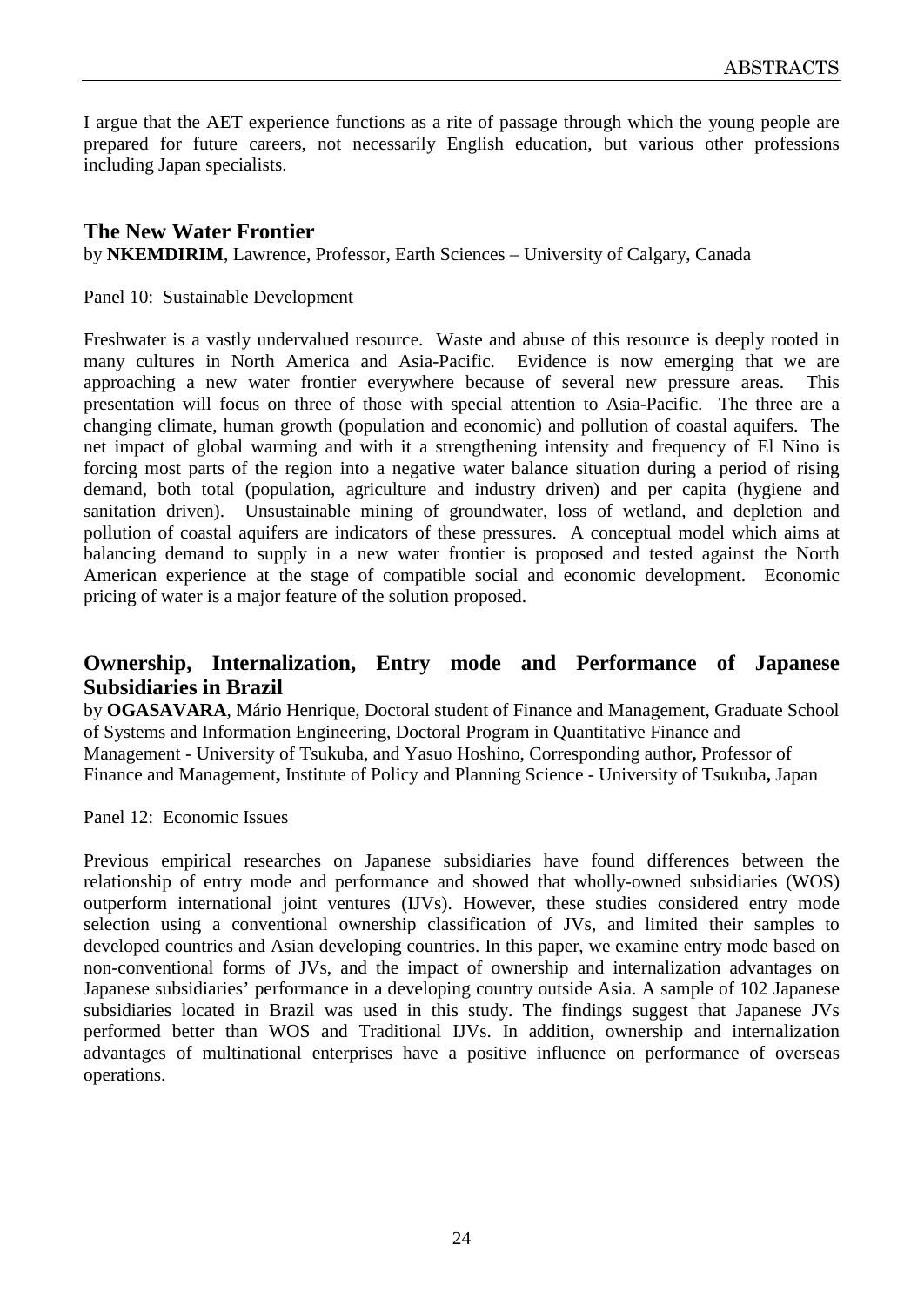# **Ethnicity and War in South China: The Hakka of Huiyang County**

by **OLENIK**, John Kenneth, Professor of History, Montclair State University, USA

#### Panel 15: Minority Issues

The importance of Hakka in China's revolution, from Sun Yatsen to Deng Xiaoping, has been documented. My presentation will look at the role of Huiyang Hakka in revolutionary war during the 1920s with special reference to the Northern Expedition of 1926-1927. The paper will discuss the continued role of Hakka in revolution beyond the 1920s and their participation in the Communist guerilla warfare during the late 1940s. It will conclude with a consideration of efforts of Huiyang Hakka to keep alive the memory of their role in revolution through the 1990s as part of the Hakka effort to retain ethnic identity in an increasingly homogeneous society.

# **Gender, Poverty and Globalization: Eradicating Poverty by Recognizing the Importance of Women's Role**

by **RANA**, Bhawani, President, Banke Saathi, Hotel Sneha, Nepal

Panel 1: Women's Issues

In our modern world, Poverty has grown to include people from many different walks of life. It has been able to cross many different political, ethnic, and geographic boundaries but this crisis, however, has failed to cross the barrier of gender and continues to disproportionately affect the women of the world. Studies have shown that nearly 70% of the world's poor are women. The continued feminization of poverty is a harsh reality of our global situation and leads us to ask: "Why does the fight against poverty affect genders differently and why are women more likely to lose that battle."

Women are the most important part to a society's growth and development but often their role is unrecorded, unappreciated, and restricted. Women perform 2/3 of the world's work but only earn 1/10 of the world's income. The primary reason for this lack of compensation is women are handicapped by a society that discriminates against them at all levels. These levels include education, health care, the work place, the marketplace, government, and even in women's own families. Another factor that contributes to women's poverty is an absence of economic opportunities and a lack of access to affordable credit.

In this presentation, I would like to show how different forms of discrimination have led to greater proportion of women living in poverty and then provide some suggestions for the steps we can take as a society to help lift women and, in turn, the world out of the ravages of poverty.

# **City Consultation: A University Role in Healthy City Development**

by **SATTAM**, Adisak, Associate Professor, The School of Health Science - Sukhothai Thammathirat Open University, Thailand

Panel 19: Health Issues

Taking a university role in providing service to society, the School of Health Science, Sukhothai Thammathirat Open University has been involved in the Healthy Cities movement in Thailand since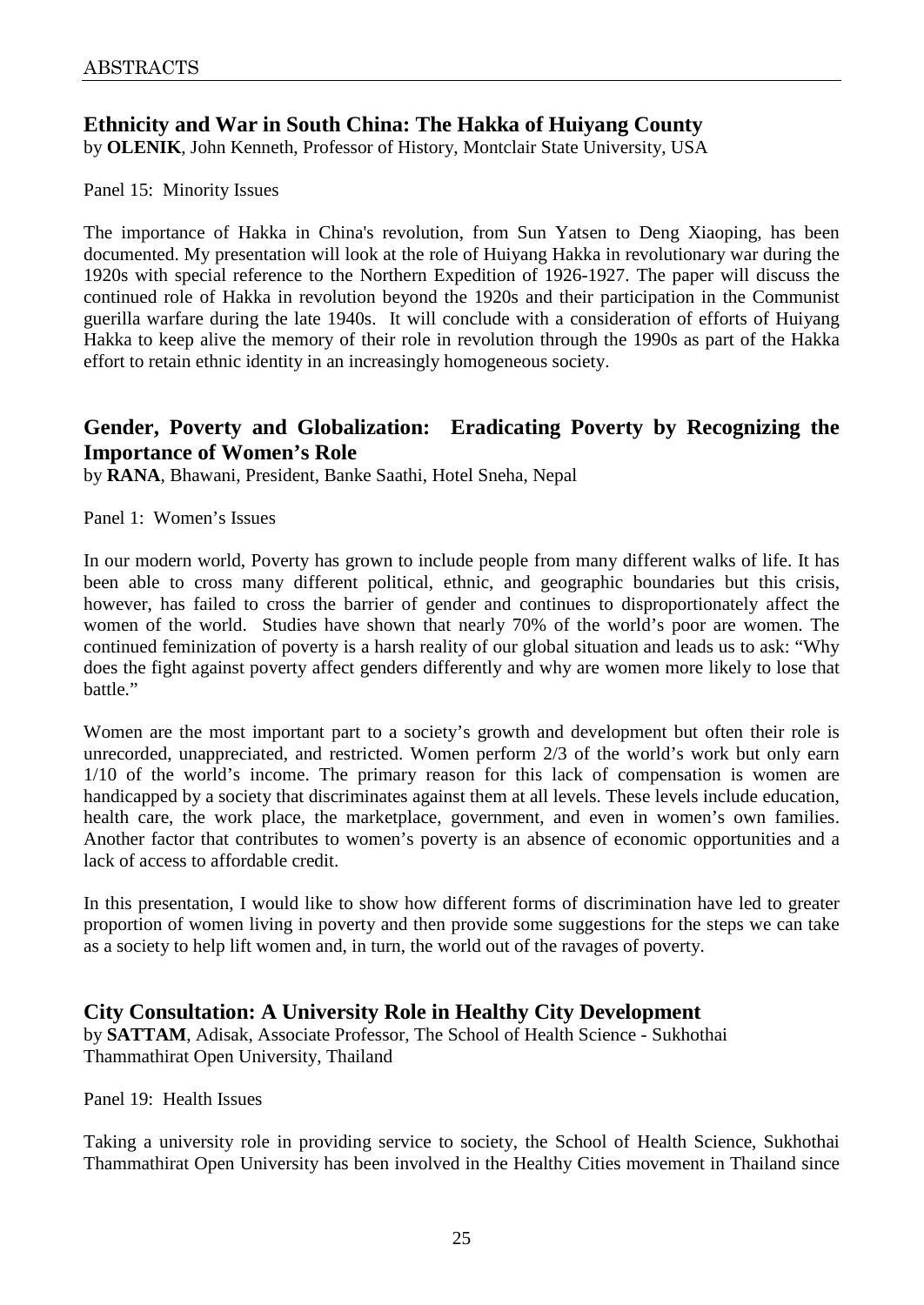1998 by hosting seminars and meetings under WHO auspices. In the year 2000 the School's purpose was to develop Yala city, one of the five pioneering healthy cities as a competency-based field training centre in support of STOU distance education programs. To carry out such a proposal, the School has engaged several technical consultations with Yala city administration in lie of strengthening the city's functioning towards keeping the city as a healthy city sustainable. During the course, the School initiated consultative meetings with the city administration resulting in an action plan to strengthening the city's functioning to maintain its Healthy City status. The plan included two main activities: workshops to formulate vision, mission statements, and strategic planning for longterm goals of Yala city; and capacity building training. The school assumed its role as facilitator for the former and provider for the latter main activities. The impact of this city consultation achieved not only in desired strengthening areas but could ensure good governance through community participation, raising awareness, staff morale upgrading, community empowerment and legal enforcement.

**Globalization and the Asia Pacific Community: Opportunities and Challenges** by **SCHERWIN**, Ed, Professor and Chair – Political Science, Director – Center for Policy Studies, Florida Atlantic University, USA

Panel 7: Regional Security

The globalization of international relations is perhaps the most significant trend of the twenty first century. Depending on one's values and perspective, globalization can be viewed alternatively as a process, a product, a policy, a phenomenon, or a predicament.

Globalization entails both positive and negative consequences: it is both narrowing and widening the income gaps among and within nations, intensifying and diminishing political domination, and homogenizing and pluralizing cultural identities. An optimistic perspective on globalization predicts lessening conflict and increasing democratization and multilateral cooperation among states to cope with global problems. A more pessimistic perspective predicts that globalization will advantage more powerful states and produce new inequalities in a highly stratified global hierarchy in which the gap between the wealthy and the poor continues to widen. Because benefits will not be distributed equally, globalization will likely generate more conflict between the winners and losers. For these reasons there is an ongoing, often heated debate about whether globalization should be embraced or resisted. Globalization's supporters emphasize the prospects for rising prosperity and technological advances, while its opponents are alarmed by the threat of exploitative capitalism, deepening of inequality, and loss of national identity. This paper critiques globalization from a transformational perspective, and explores several case studies of globalization in the Asian Pacific Community and particularly the impact on political, economic, and cultural structures and processes.

# **Child Malnutrition as Poverty Indicator: An Evaluation in the context of different development interventions in Indonesia**

by **SETBOONSARNG**, Sununtar, Senior Research Fellow, Asian Development Bank Institute, Japan

Panel 3: Poverty Issues

There is no international consensus on what poverty is and how it should be measured. The most commonly used poverty indicator, income level, is limited as it ignores the multi-dimensional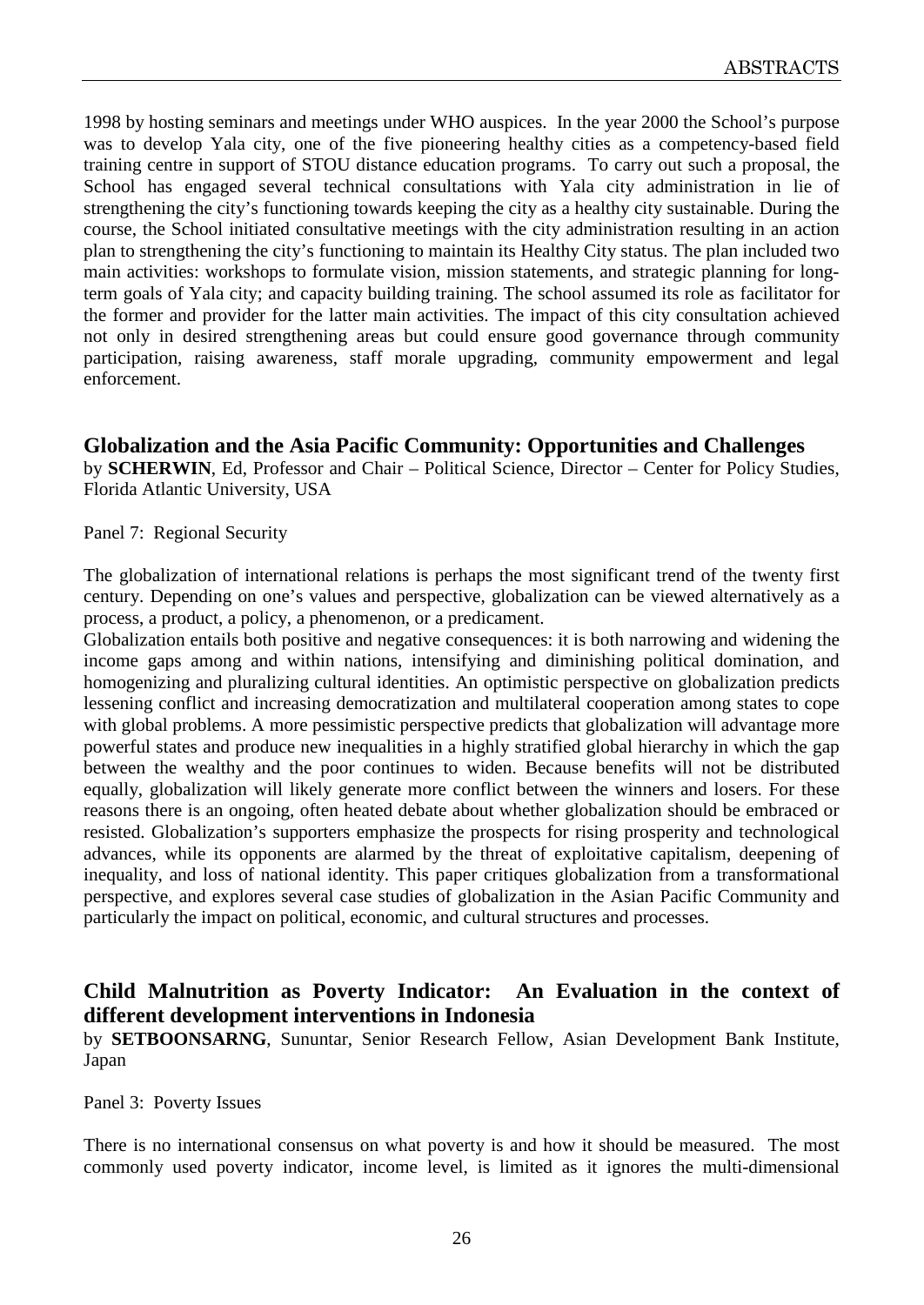character of poverty. Because choice of indicator reflects societal value and set goals in development and because what get measured get attention from policy makers and society, choice of poverty indicator is important in priority setting for policies and programs and consequently, outcomes of development. The first section of this paper reviews qualifications of good indicator and proposes child malnutrition as an appropriate poverty indicator. It points out that implications of allowing poverty to effect children go beyond individual children to affect the health, well being and productivity of future generations and of society as a whole. In the second section, the paper evaluates practicality using child malnutrition as poverty indicator in Indonesia. Strengths and weaknesses of three child malnutrition indicators: stunting, wasting, and underweight are reviewed in the context of different development interventions and recommendations are proposed.

# **Delivering Medical Care While Developing the Infrastructure in the Republic of the Marshall Islands**

by **SHAMBAUGH**, Vicki L., Co-Investigator, Director, Research and Development, Pacific Health Research Institute, USA and co-author PALAFOX, Neal A., Principal Investigator, Professor and Chair, Department of Family Medicine and Community Health, University of Hawaii John A. Burns School of Medicine

Panel 19: Health Issues

The Department of Energy (DOE)/Pacific Health Research Institute (PHRI) Special Medical Care Program provides medical care to 201 people from Rongelap and Utrik Atolls in the Republic of the Marshall Islands (RMI). The Program was implemented in 1954 by the U.S. Atomic Energy Commission following the exposure of Marshallese citizens to fallout from a nuclear test at Bikini Atoll. The program's first priority is to monitor and care for radiation-related illnesses. A secondary aim is to provide longitudinal on-site comprehensive medical care to the patient population as time and resources allow. This program has been conducted since 1999 by PHRI (Hawaii) in collaboration with Straub Clinic and Hospital, the University of Hawaii John A. Burns School of Medicine (UHJABSOM), Wahiawa General Hospital, UHJABSOM Family Practice Residency Program, Kaiser Hawaii Permanente Medical Group, and the Government of the RMI. The RMI is 2289 miles southwest of Honolulu. Under PHRI's direction the program has gone from 2 medical missions per year to two clinics providing continuous year round care. Each clinic, one on Majuro and one on Kwajalein, is staffed with a Medical Officer and Nurse Coordinator from the RMI. A US trained physician from the RMI is in charge of clinic operations. In addition, the UH JABSOM Family Practice Residency Program provides a full time resident monthly to assist with clinic care and to provide continuing medical education. Quarterly visits are made by the medical team to Mejatto and Utrik to care for patients residing on these islands. Participation in this medical program is strictly voluntary. The patient population is considered to be at increased risk for malignant disease as a late complication of prior radiation exposure; thus, the DOE/PHRI Program has implemented a cancer-oriented annual health evaluation. In addition, health promotion activities such as nutrition counseling using local foods are also provided. The DOE/PHRI program has sought a partnership with the RMI community through the implementation of Community Advisory Groups. These groups were selected by program participants. Meetings are held between the program's administrative/medical leaders and advisory group members to address the participants' concerns and suggestions for improving the program. In addition, community meetings are held with all members of the program to update them on the program activities and goals twice a year. The process of health care delivery utilized includes culturally sensitive patient care, patient education, and on-site and web-based training of the RMI health care providers. Bilingual staff is available to care for the patient population. Emphasis is placed on integrating the program with the efforts of the RMI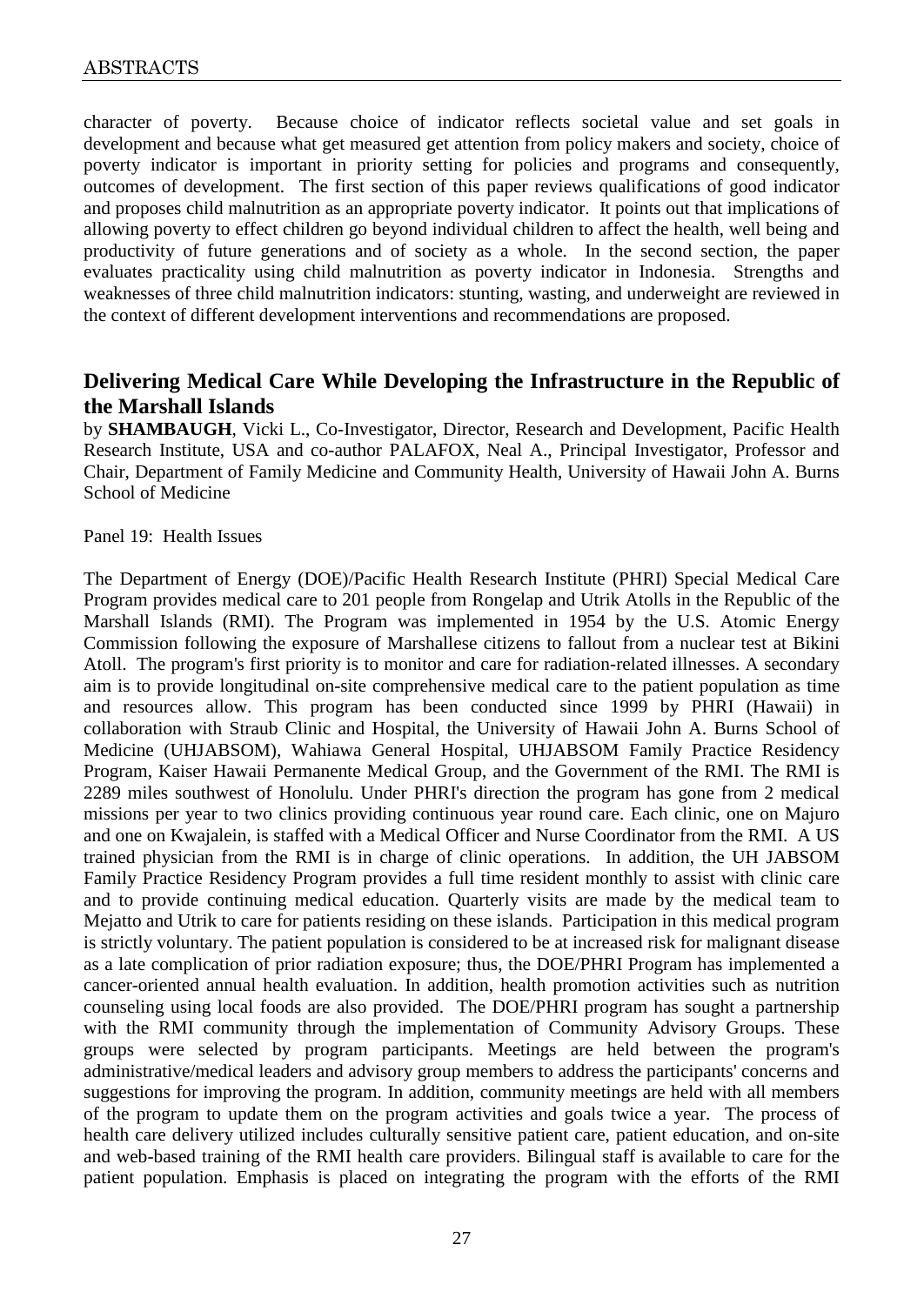Ministry of Health and Environment (MOHE) and other RMI health care programs. Through such capacity building and integration, the program seeks to positively affect the overall health of the patient population as well as of the RMI population as a whole.

# **Changing Visions of Gender Roles in Korean Women's Theater**

by **SHIM**, Jung-Soon, Professor, English Department – Soongsil University, Korea

Panel 1: Women's Issues

This paper will overview and examine the changing visions of gender roles reflected in contemporary Korean plays by women playwrights from roughly the 1950's to the present. It will explain how women's issues, and the attitudes toward these issues are changing over time with different generations of Korean women playwrights.

# **The Language Development in Bilingualism: A Case Study on a Young Child Who is Raised with Japanese and English**

by **SHIRATA**, Akane, Teacher, Lowell School, USA

Panel 11: Second Language Acquisition

A case study on a child, whose mother is Japanese and the father is American, was done to see and analyze how a young child develops her linguistic skills when the child is raised with more than one language (in this case Japanese and English). The first case was videotaped by the author herself at the child's home when she was two and half years old, and the second one was done six months later, to see the development and progress. The first part is a summary of the first case study and the analysis of her developmental stages in linguistic areas. The following part is another summary and analysis of the second videotaped case. The final part consists of some research reviews of bilingualism and how these researches support this case as well as about the overview of how she had developed language skills, how she distinguishes those two different languages, and how she has built the base as a bilingual of Japanese and English at her age.

# **Euthyphro Revisited: An Essay Concerning Globalization, Tolerance, and Religious Pluralism**

by **SHRADER**, Douglas W., SUNY Distinguished Teaching Professor and Chair of Philosophy – SUNY Oneonta, USA

Panel 24: Philosophy in Contemporary Times

One of Plato's early dialogues recounts a conversation between Socrates and a religious authority of the time, Euthyphro. Set in the days immediately preceding Socrates' trial, the encounter is presented as fortuitous, but ultimately frustrating and fruitless. Socrates has been charged with impiety and corrupting the youth. Claiming that he knows only that he knows nothing – that he himself is aware only of his own ignorance – Socrates seeks Euthyphro's advice concerning the nature of piety. Despite a pressing schedule and Socrates' reputation for being difficult, Euthyphro agrees to the exchange. After all: who better than a priest of the temple to provide instruction in such matters? If Socrates sincerely desires to learn about proper religious behavior, observance, and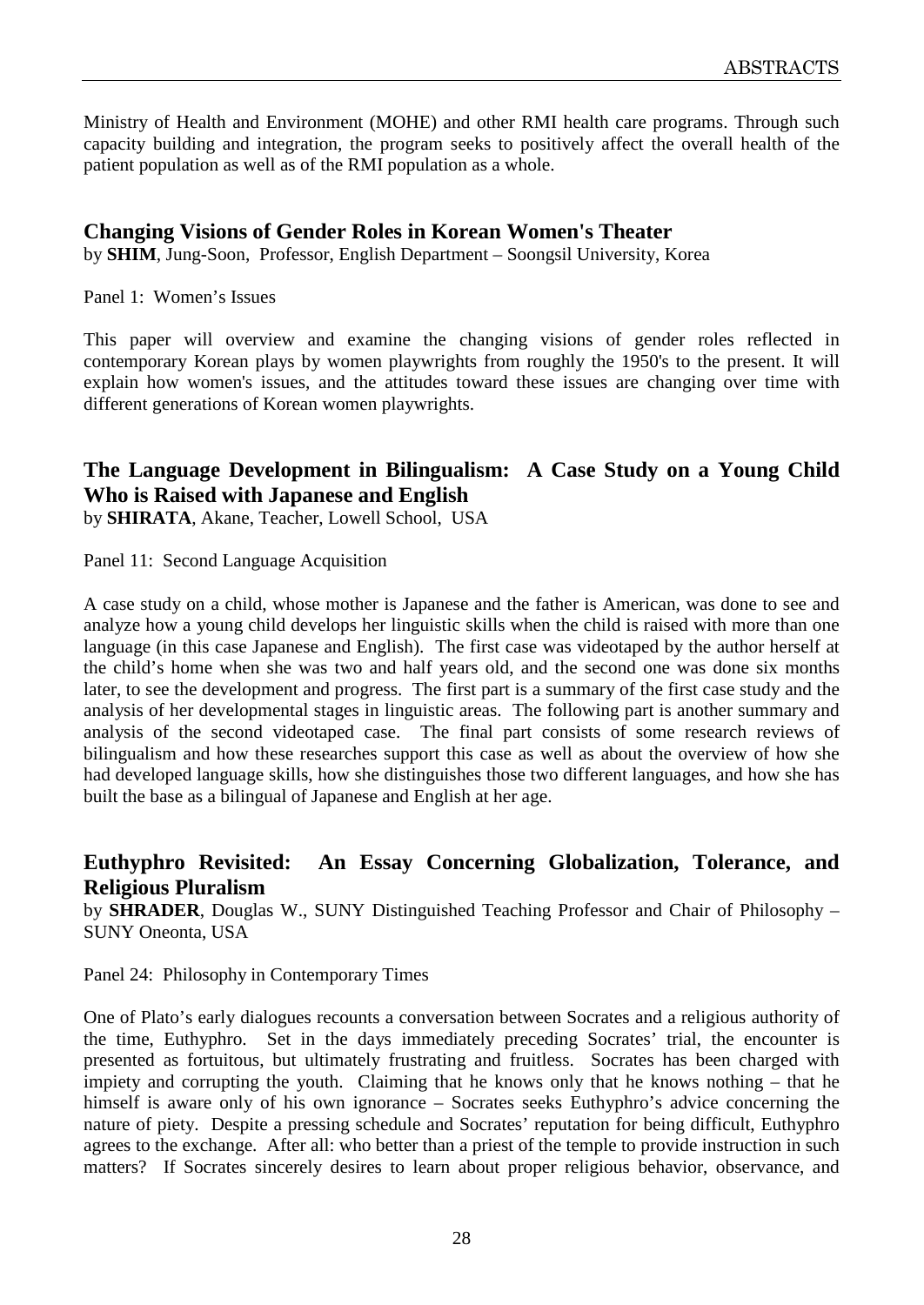belief, he will be better prepared to defend himself against the charge of impiety or, as the case may be, to recognize the error of his ways and throw himself on the mercy of the court as a reformed sinner.

### **The New East-West Alliance: Sensitizing Outreach**

by **SINGH**, Kirpal, EWCA Chapter Leader, Singapore

Panel 26: Regional Economic Integration 2

In the past 6 weeks I have had the privilege of meeting and talking with people from very different walks of life in Australia, New Zealand and the USA; in all of these meetings it became very clear that a new sensitivity/sensibility was called for given the world scenarios. America, in particular -and its partners in general -need to arrive both at a new understanding as well as a new platform for future action. In this respect I feel strongly that an association of intellectuals such as ours can do a lot-indeed MUST do a lot - to bring this new understanding about. I want to share some views which I trust we can discuss in an open, trusting, manner.

# **Tie-up Inputs of Broken Strings in Teacher Experience**

by **THIMMAPPA**, Purushothama R., Professor of Education and Psychology, The University of the South Pacific, Fiji, and Manjula P. Rao, Regional Institute of Education (NCERT), India

Panel 21: Education and Technology - Part 2

A review of professional development programs from Simon Fraser University provided an impetus to explore other innovative institutions preparing teachers with a difference. Continued electronic search and professional encounters with the practitioner researchers confirmed the presumptions held in this regard. The ensued reviews as above resulted in identifying certain distinctive characteristics of such approaches – (1) the sequence of indigenous, self-regulating, reflective or critical students' hands-on training, (2) faculty partnership strategies of student-teacher support, and (3) student experiential field resources. In relation to these, a sabbatical research was undertaken to participate and study selected teacher experience programs from India. A 'participant-observation' methodology was felt appropriate to experience and draw viable teacher preparation input-ties for further research in the Pacific. Required data was collected through: (a) participation in the on-going teacher experience sessions, (b) formal and informal discussions with the concerned faculty members of the institutions, (c) interactive sessions with the student-teachers, (d) observing different studentteachers' activities, and (e) examining the related student work samples and literature. This researchbased paper presents the outcomes of three on-going institutions-based teacher preparation innovations. The student teachers' personalized training strategies will surely provide alternative frames of reference to the current supervisory styles of teacher experience.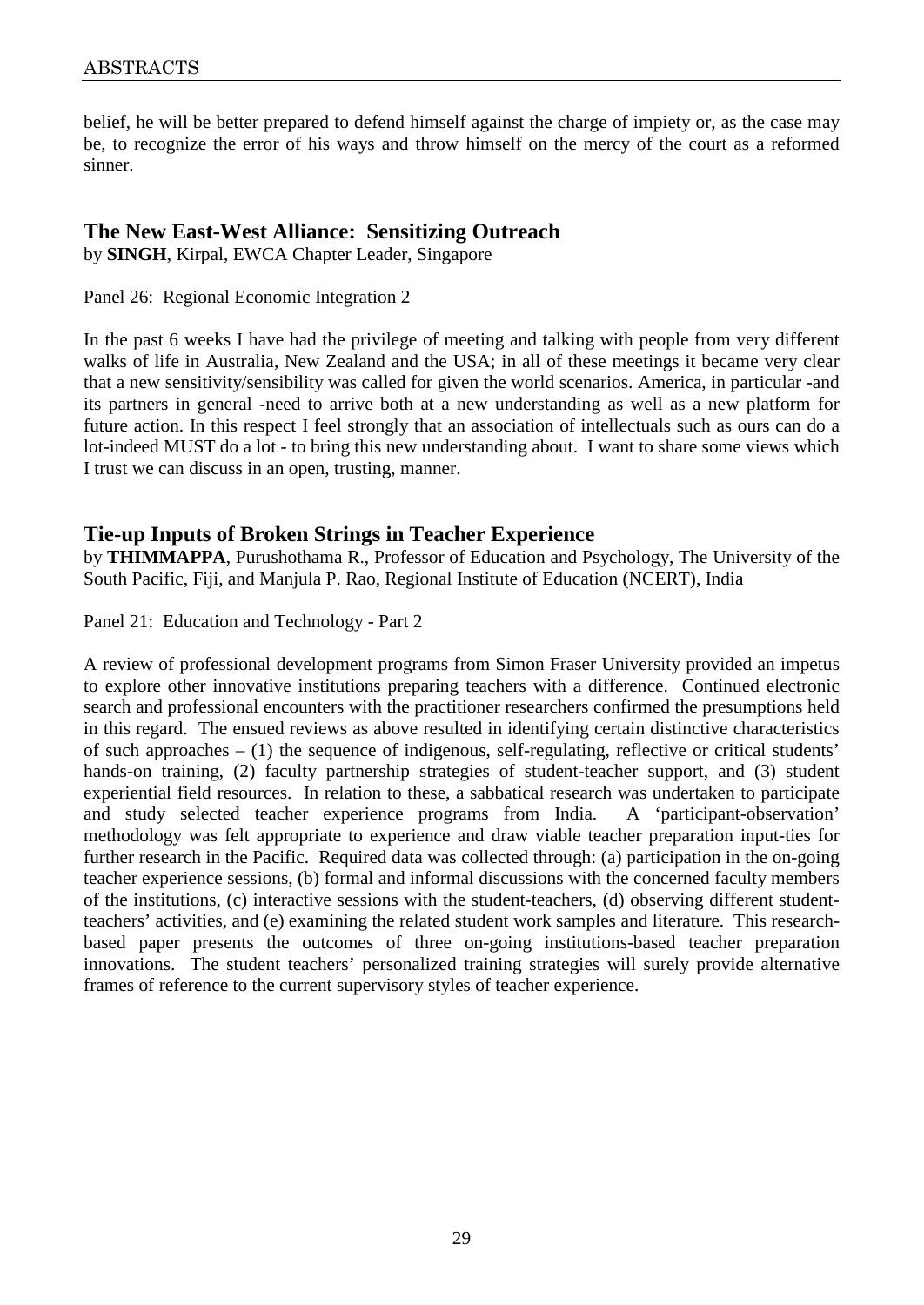# **Economic Perspective of Sustainable Land Use: A Case Study of Klong Sathorn Village, Thailand**

by **TOKRISNA**, Ruangrai, Associate Professor, Department of Agricultural and Resource Economics, Faculty of Economics - Kasetsart University, Thailand

Panel 10 : Sustainable Development

Klong Sathorn is a village in north-eastern Thailand where agricultural land right was granted to the local farmers. Nevertheless low agricultural income and rapid development have led to unsustainable land use. Important economic problems of land use in Klong Sathorn village were low income, especially agricultural income. This was due to land degradation and lack of a water supply which resulted in low crop yield, an agricultural problem. In addition, low farm price and debt with their buyers were the other two causes of low farm income. Low income was also related to two other important economic problems, i.e. income disparity and lack of alternative local job opportunities. Farmers, the majority of villagers, had low incomes while more recent settlers were usually wealthier having access to higher income occupations. This led to income disparity in this village. Low income farmers sold their farmland to new comers and those wealthier and became hired workers. Low income was also related to a lack of alternative job opportunities. In spite of losses, farmers had to grow corn according to their buyers who were also their lenders. Some farmers had to sell or lease their land turning to be hired workers, a change in social status. Some farmers had to leave the community for outside occupations, a change in household structure leading to lack of family farm labour. Low income could lead to higher dependency on forest products for their living. Lack of unity in the community resulted in the inability to organize economic groups. Such organizations could help to strengthen the economic capability of the villagers which could not be achieved by individuals. Lack of unity, diverse backgrounds of the villagers, and income disparity constrained successful organization in strengthening their economic powers. Main economic problems of land use in Klong Sathorn village were related to social, agricultural, forestry and environmental problems.

# **International Openness and the Weight of History: The Challenge of Governance and Policy Reforms in Cambodia**

by **TOLENTINO**, V. Bruce J., Economic Advisor, Supreme National Economic Council – Office of the Prime Minister – Cambodia, Philippines

Panel 8: Single Country Political Issues

Recent reviews of development in Cambodia suggest in-depth analysis of how policies and programs move from vision to implementation, taking into account the key features of governance relevant in and perhaps unique to Cambodia. Such analysis would usefully inform the formulation by both the Royal Government of Cambodia and its development partners of strategies that more effectively promote pro-poor policy reforms. This paper seeks to discuss the results of policy reforms in social land concessions, community forestry, and access to fishing lots and rural roads in Cambodia.

# **Interrogating music globalization for Pacific-Asia: Moana & the Moahunters,**  *Miss Saigon***, Keith Ikaia Purdy and "Return to Innocence"**

by **TRIMILLOS**, Ricardo D., Chair and Professor, School of Hawaiian, Asian and Pacific Studies - University of Hawaii, Manoa, USA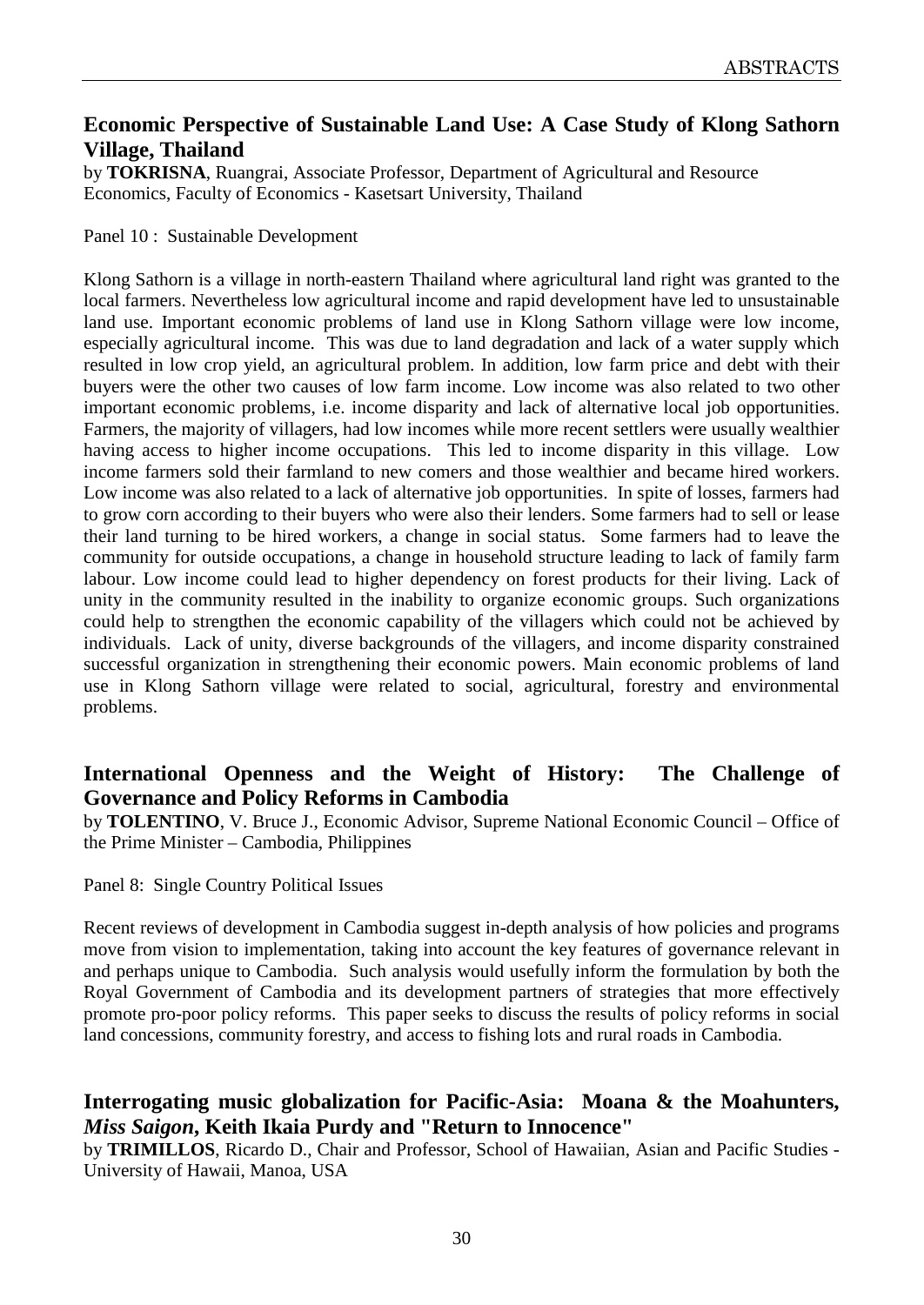Panel 25: Expressive Cultures and Aesthetics

The circulation of performers and mediated music are two manifestations of a globalized performance industry which increasingly informs notions of community. In this regard I draw upon Gans' concept of *taste culture*, Anthony Smith's definition of *ethnie*, and Robertson's notion of the *glocal*. While globalization has often been essentialised as an incursion from the West, an examination of the performance industry suggests that Asia-Pacific (here a signifier of non-West) is more than complicit in the process. The trope of globalisation assumes stable, bounded entities, such as nation or ethnicity, that can be subjected to the process. In performance, it raises such questions as "when is a tenor a Hawaiian tenor?" or " Why can Filipinos portray Vietnamese on the stage but Caucasians can not?" For mediated music, critical issues include a) loss of control by the artist and b) the misuse of a cultural expression. Through the examination of two Asia-related works and two Pacific-referenced performers, I problematise themes of artistic control, cultural entitlement, and commodification as simultaneously supporting and contesting the metaphor of an Asia-Pacific community.

**The Emerging Web Multimedia Value Chain in Taiwan: Problems and Prospects**  by **WANG**, Eunice Hsiao Hui, Associate Professor, Department of Information Communication, School of Informatics - Yuan Ze University, Taiwan

Panel 20: Economic Issues 2

The future of multimedia applications on the Web is bright as users are looking for a more engaging experience. Improved streaming and compression technologies along with broadband connections are major forces behind the growth of multimedia applications on e-business, education, entertainment and other websites. Today, it is possible to use the Internet for transmitting real-time multimedia stream. Porter's concept of value chain was employed in this paper as the framework analyzing the electronic market emerged from web-based video systems or web multimedia in Taiwan. The web multimedia industry budding in Taiwan can be divided into three stages from the value chain model: 1) The Content and Service Providers create the program contents and services; 2) The Content/Services Aggregators combining/developing contents and services to create multiple program bundles; 3) Internet Service Media undertaking the access/connecting of the contents and services to the end customer.

# **China's Multilateral Diplomacy and SOE**

by **WANG**, Jianwei, Professor and Chair, Political Science Department, University of Wisconsin - Stevens Point, USA

Panel 14: China and Asian Regionalism: Stimulants and Constraints

Multilateral diplomacy has increasingly become an integral part of China's foreign policy. This paper examines the evolution of Chinese perception and practice on multilateralism under Jiang Zemin with a focus on the Shanghai Cooperation Organization (SCO). It argues that China's leading role in the formation of the SCO marks a clear departure from its traditional bilateral approach in dealing with security issues and will have significant ramification for regional international relations.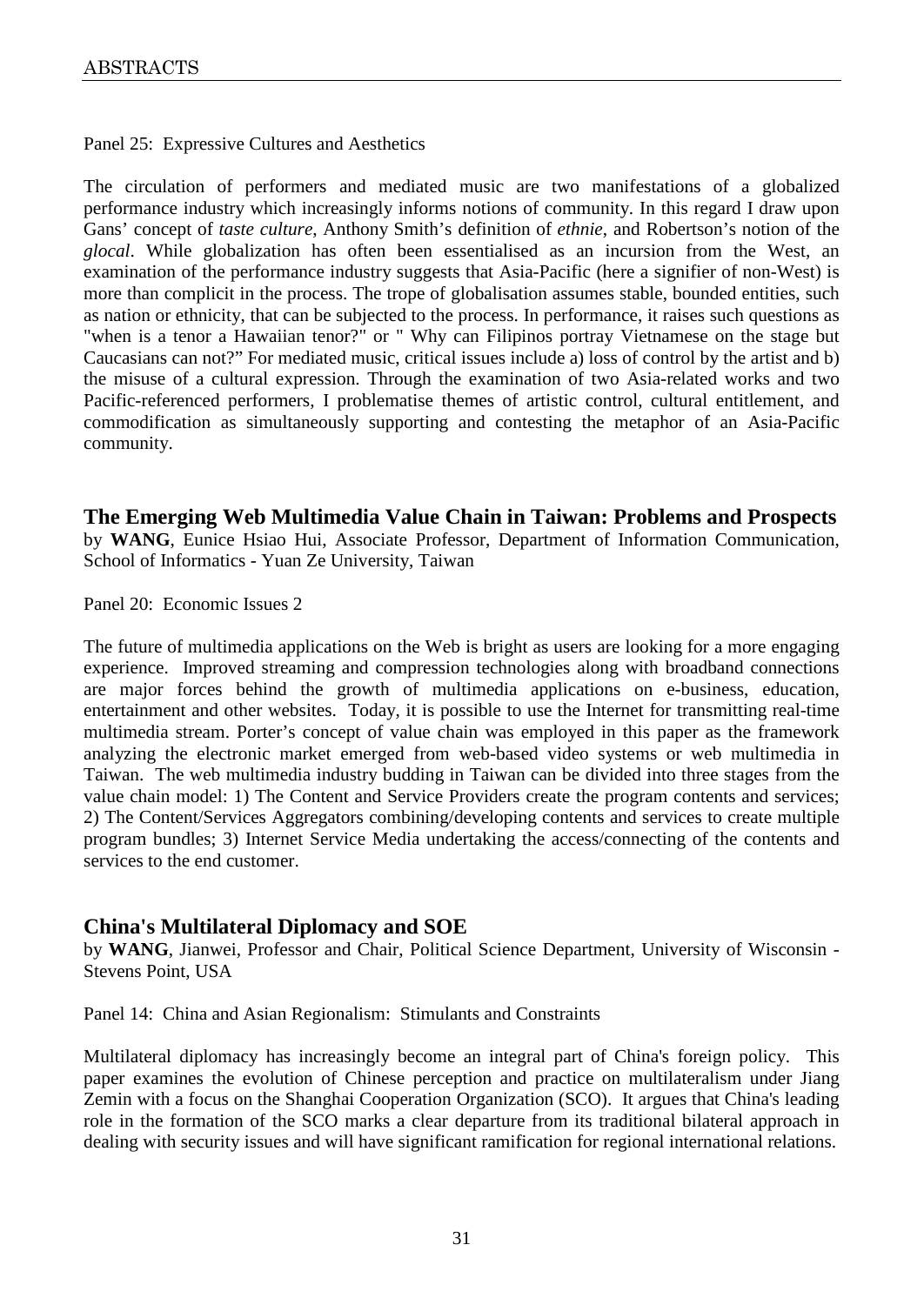# **New Challenge in Education - English at Elementary School**

by **WATANABE**, Manabu, Lecturer, Toyama Prefectural University/Toyama Medical and Pharmaceutical University, Japan

Panel 18: Second Language Acquisition 2

English education in Japan has been a hot social issue over last few decades. The nation's public education system is claimed not successful in providing solid and practical basis of the language to its people, while many recognize the importance of English as an international communication tool. Recent national debates on English education at elementary schools are often associated to and discussed in such a social context. Elementary school English education, however, poses many practical, if not truly educational, challenges to us. For example, for many local governments, to implement such a language program is almost impossible, as they usually do not have staff members who are capable to perform such task.

In this paper, I report an experimental challenge from Akita prefecture. The towns of Iwaki and Yuwa have implemented 6 and 5 years comprehensive English language program at their elementary schools respectively, subcontracting a private sector that possesses relevant experience and skills. Although outsourcing experts from a private sector is not yet very common in public school environment, it would seem a promising alternative to the otherwise very difficult task, and I believe this business model will have some social impacts and implications in the field of education.

# **From Burka to Bikini: Liberation or Exploitation**

by **WATANABE**, Sabeena Munir, Japan

Panel 1: Women's Issues

Is uncovering your body a sign of freedom, and therefore covering a sign of subjugation? Do women not have the right to cover themselves as much as they want? Who has the freedom to decide the way a woman dresses? The final choice lies with the woman of course, but do they realize that the display of their bodies makes them vulnerable to being exploited and manipulated? Manipulated by the multibillion dollar fashion, and cosmetic and now, cosmetic surgery industries.

# **Community Colleges in Micronesia**

by **WEILBACHER**, Phiengphen Stholasuta, Director, Pohnpei Campus - College of Micronesia-FSM

Panel 16: Community Colleges: Promoting Educational Access, Community and Workforce Development in Asia-Pacific.

Micronesia, then called the Trust Territory of the Pacific Islands, had Continuing Education Centers spread across an area with more than 800 islands in a boundary that easily swallows the continental United States with a population of less than 200,000 in a land mass the size of the US State of Rhode Island. These centers, which were established in the 60's to provide the crucial need to improve education through the training of its teachers, have now evolved into four community colleges serving several thousand students in the present setting of four distinct political entities. They are: the College of the Marshall Islands in the east, the College of Micronesia-FSM in the center, the Commonwealth of the Northern Mariana Islands College in the north and the Palau Community College in the west. The College of Micronesia-FSM, the national college of the Federated States of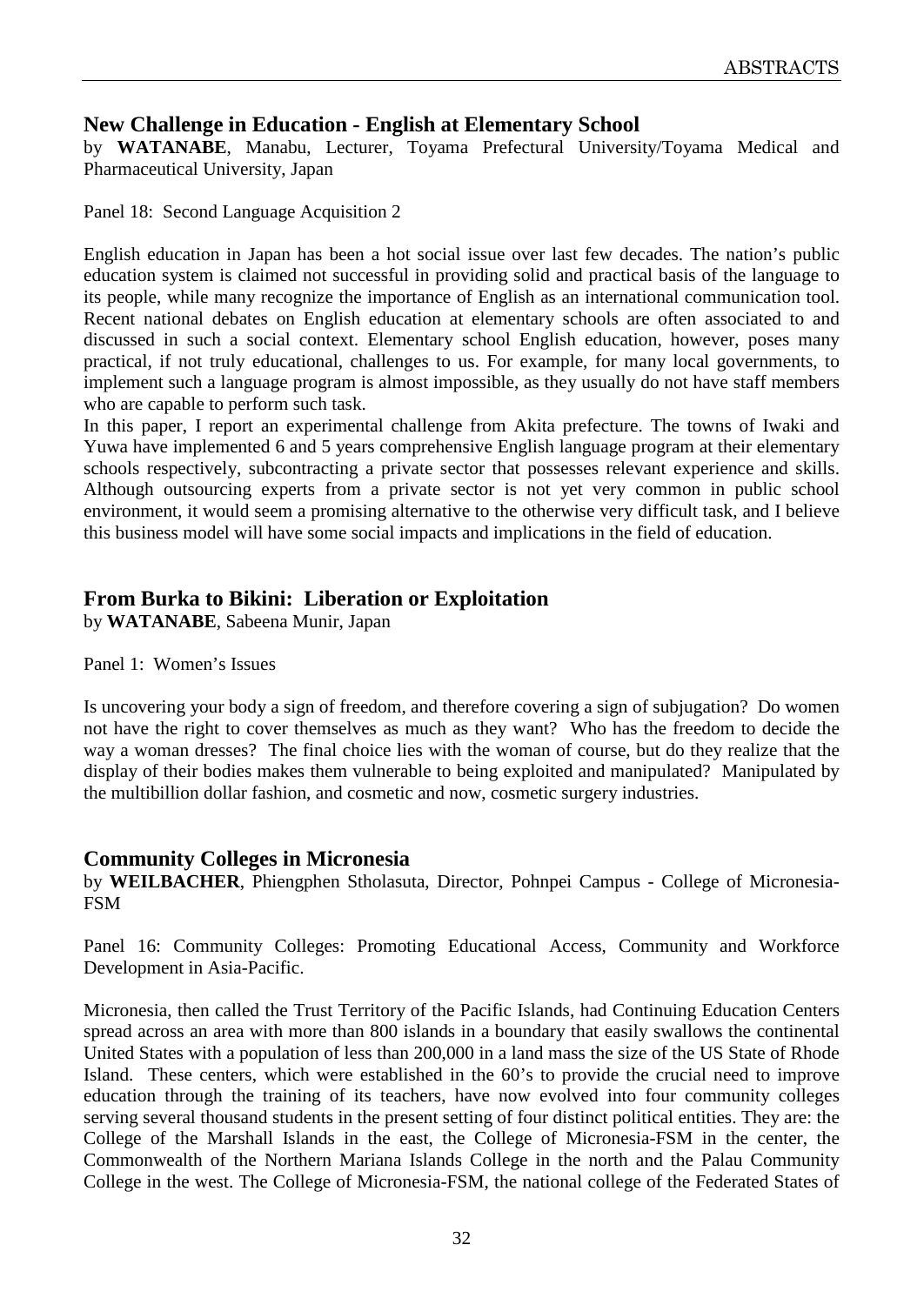Micronesia, attained its full and accredited Community College status with its own 6 campuses that serve the specific needs of its four states in a federation now known as the Federated States of Micronesia comprising of the island states of Chuuk, Kosrae, Pohnpei, and Yap. The main campus, the National Campus, is located at the capital of the federation in Pohnpei State where Pohnpei Campus (specifically for the State of Pohnpei needs) is also located.

# **Poverty Targeting in Asia: Experiences from India, Indonesia, the Philippines, People's Republic of China and Thailand**

by **WEISS**, John, Director of Research, Asian Development Bank Institute, Japan

Panel 3: Poverty Issues

Poverty targeting, defined as the use of policy instruments to channel resources to a target group identified below an agreed national poverty line, is used by all governments in Asia in one form or another, either to 'protect' the poor from adverse shocks or 'promote' their long-run move out of poverty. Such measures typically include reaching the poor with credit, food, employment, access to health and other social facilities and occasionally cash transfers. ADB Institute has conducted surveys of the experiences with poverty targeting in a number of large economies in South Asia (India), South East Asia (Thailand, Philippines and Indonesia) as well as in the People's Republic of China (PRC). This paper surveys the experiences documented in these studies.

#### **Prospects of the East Asian Economic Community**

by **YAMASHITA**, Michiko, Senior Economist, Japan Bank for International Cooperation, Japan

Panel 26: Regional Economic Integration

As the economic and financial integration in East Asia continues, the ongoing bilateral negotiations for free trade agreements (FTA), or economic partnership agreements (EPA), are drawing much attention. After the Asian currency crisis in 1997, Japan took initiatives to enhance stability and productivity of the emerging economies, and to secure the sustainable development of the region. The new Miyazawa Initiative committed to setting up a stabilization fund of 30 billion dollars in 1998 to provide liquidity against currency attacks, to facilitate currency swaps, and for trade/loan insurances. Along the same lines, Japan has been promoting an exchange rate system pegged to the G3-currency basket and the creation of the Asian Bond Market to foster a more competitive financial environment. China, as an Asian emerging economic power, joined the WTO in 2001, and signed an agreement on comprehensive economic cooperation with ASEAN in 2002, while proposing a trilateral FTA to Japan and Korea. A recent surge of intraregional trade and investment in East Asia suggests that more profound and unified FTA's may expedite regional integration and lead to a solid framework of the East Asian Economic Community.